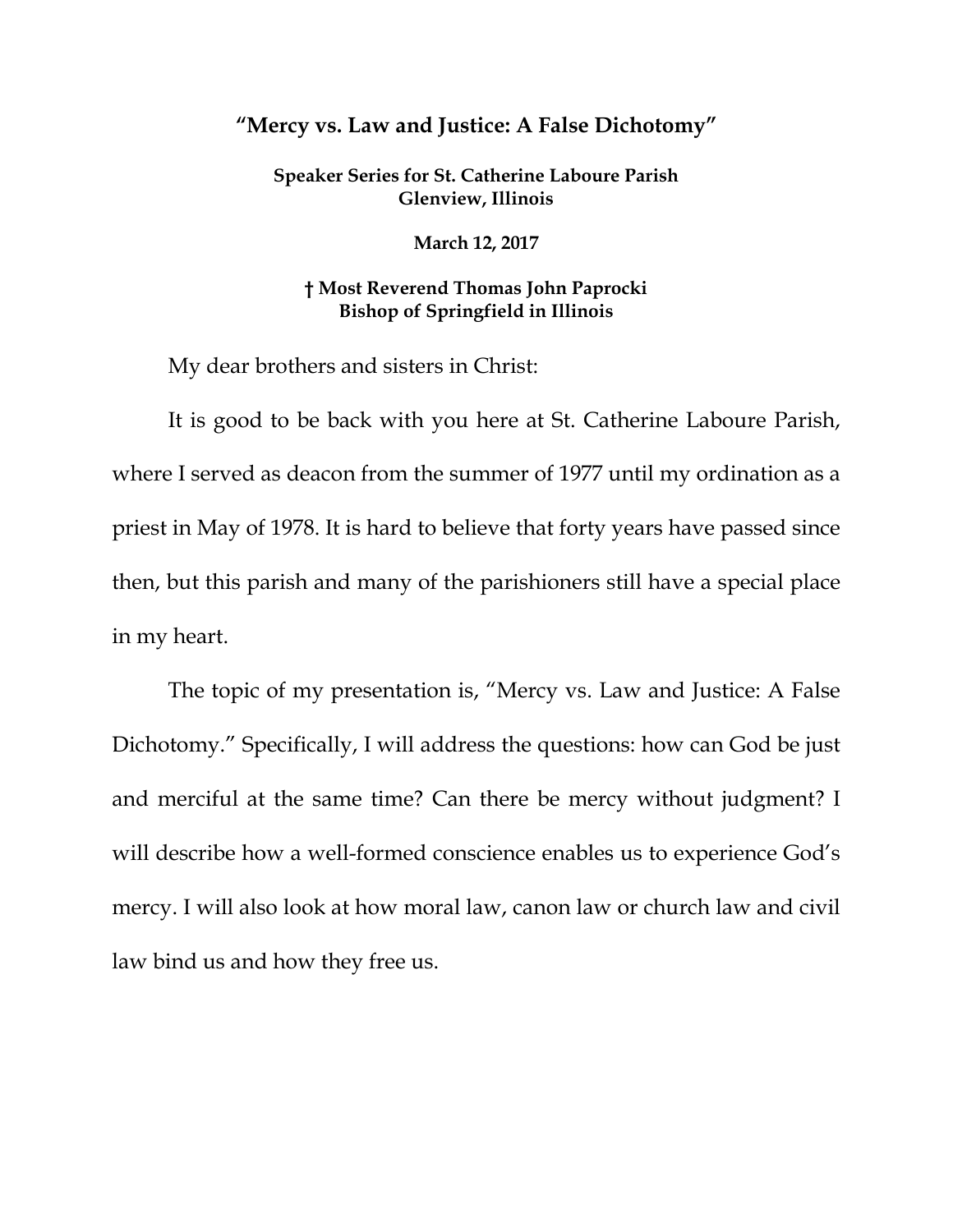By way of introducing these themes, I start by recalling one of my favorite movies, "Shadowlands," the 1993 film about the British author and Oxford University scholar C.S. Lewis, starring one of my favorite actors, Anthony Hopkins, who played the part of Lewis. After I saw that movie for the first time in the theater, I rented the video and did something that I had never done before and have never done since: I watched the video in my living room with a note pad and jotted down quotes from the profound theological insights that were being spoken by the character of Lewis in the movie, which was based on his real life experiences dealing with the terminal illness of his wife Joy, who was dying of cancer.

C.S. Lewis was the author of many significant books. He is best known for his fictional work, especially *The Screwtape Letters*, *The Chronicles of Narnia*, and *The Space Trilogy*, and for his non-fiction Christian apologetics, such as *Mere Christianity*, *Miracles*, and *The Problem of Pain*. After the death of his wife, he wrote *A Grief Observed*.

Lewis was not always a Christian. Although he was baptized as an infant, as a young adult he lived as an atheist for several years before embracing the practice of Christianity at the age of 32 largely through the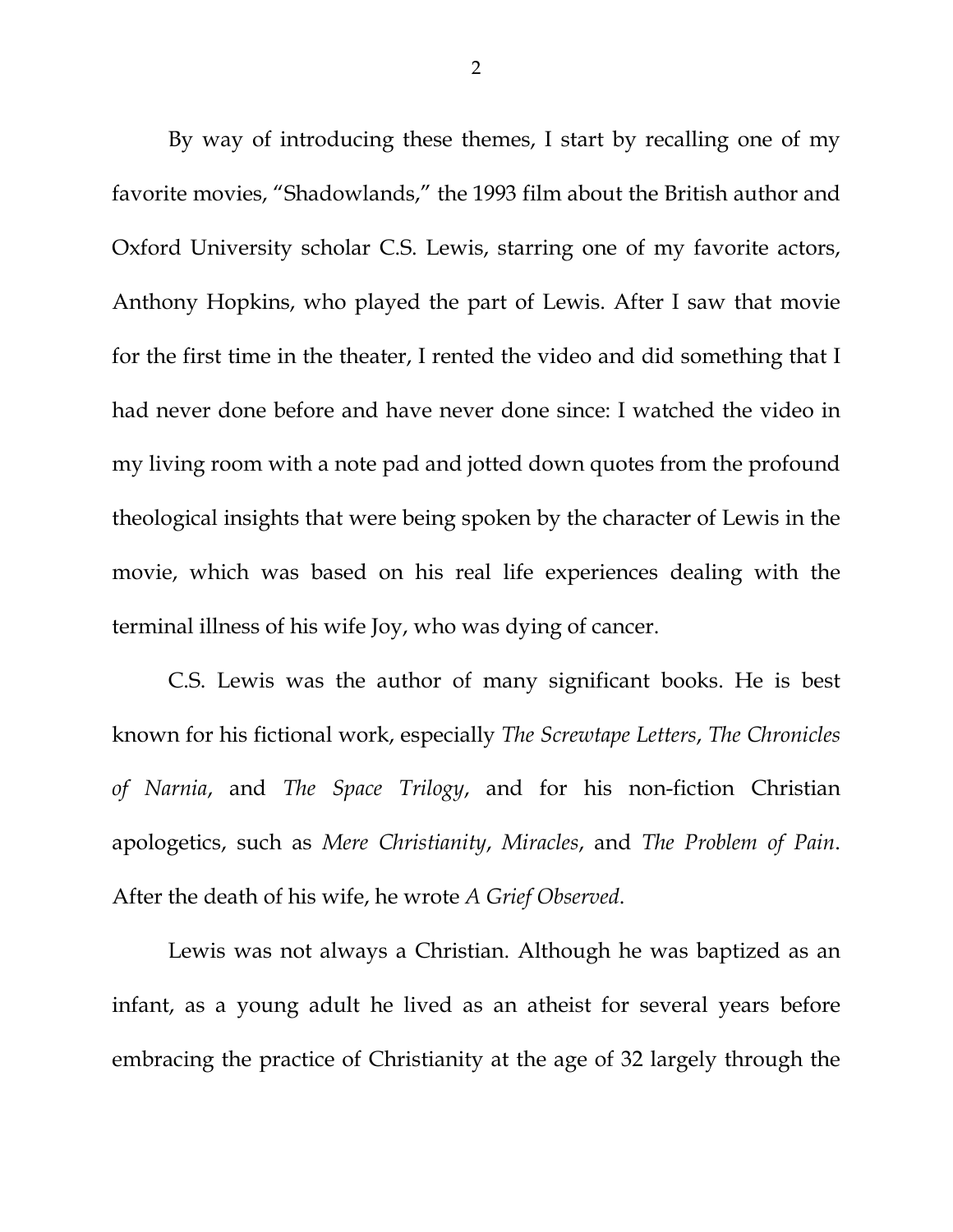influence of his fellow novelist and Oxford University colleague, J.R.R. Tolkien, author of *Lord of the Rings*.

During the Second World War, Lewis gave a series of radio talks on BBC, which he eventually developed into a theological book called *Mere Christianity*, in which he intended to describe the common ground of faith shared by the various Christian Churches and denominations, aiming to explain the fundamental teachings of Christianity.

There are several passages of that book that are pertinent to our topic of the false dichotomy between mercy vs. law and justice. Lewis starts his book on *Mere Christianity* by discussing what he calls the "Law or Rule about Right and Wrong," which he explains in this way:

Now this Law or Rule about Right and Wrong used to be called the Law of Nature. Nowadays, when we talk of the "laws of nature" we usually mean things like gravitation, or heredity, or the laws of chemistry. But when the older thinkers called the Law of Right and Wrong the "Law of Nature," they really meant the Law of Human Nature. The idea was that, just as all bodies are governed by the law of gravitation, and organisms by biological laws, so the creature called man also had his law—with this great difference, that a body could not choose whether it obeyed the law of gravitation or not, but a man could choose either to obey the Law of Human Nature or to disobey it.<sup>[1](#page-36-0)</sup>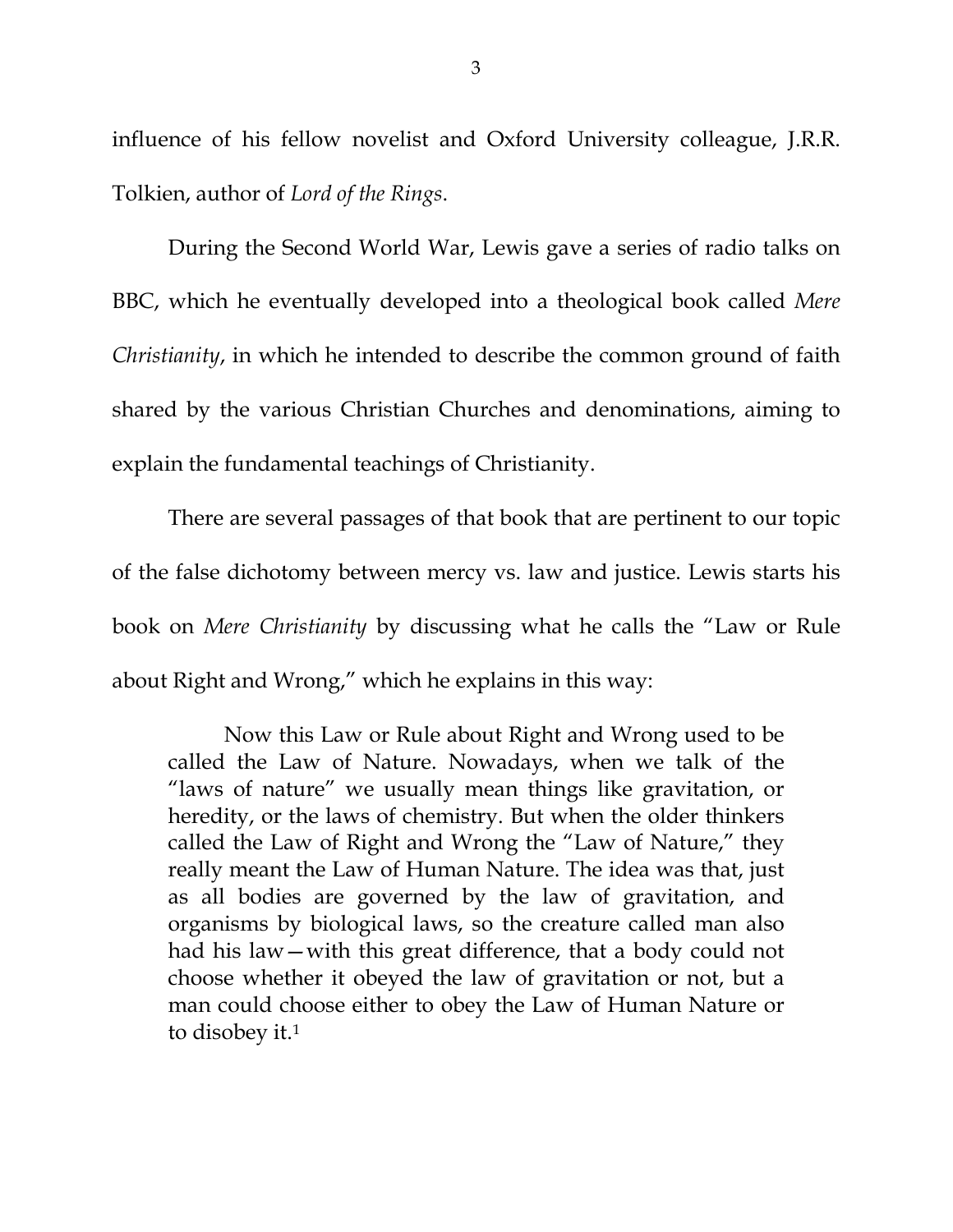In our Catholic tradition, we call this Law of Human Nature or the Law about Right and Wrong the Natural Moral Law. The *Catechism of the Catholic Church* describes the Natural Moral Law this way:

Man participates in the wisdom and goodness of the Creator who gives him mastery over his acts and the ability to govern himself with a view to the true and the good. The natural law expresses the original moral sense which enables man to discern by reason the good and the evil, the truth and the lie.<sup>[2](#page-36-1)</sup>

The concept of the natural moral law says that the difference between right and wrong is written in the heart and is known by reason, not by some special divine revelation. Natural law is not an esoteric knowledge revealed only to Christians, but is accessible to all people through human reason.

Lewis says that morality seems to be concerned with three things:

Firstly, with fair play and harmony between individuals. Secondly, with what might be called tidying up or harmonizing the things inside each individual. Thirdly, with the general purpose of human life as a whole: what man was made for: what course the whole fleet ought to be on: what tune the conductor of the band wants to play.[3](#page-36-2)

Lewis then asks if it is not true that the popular idea of Christianity is

simply this: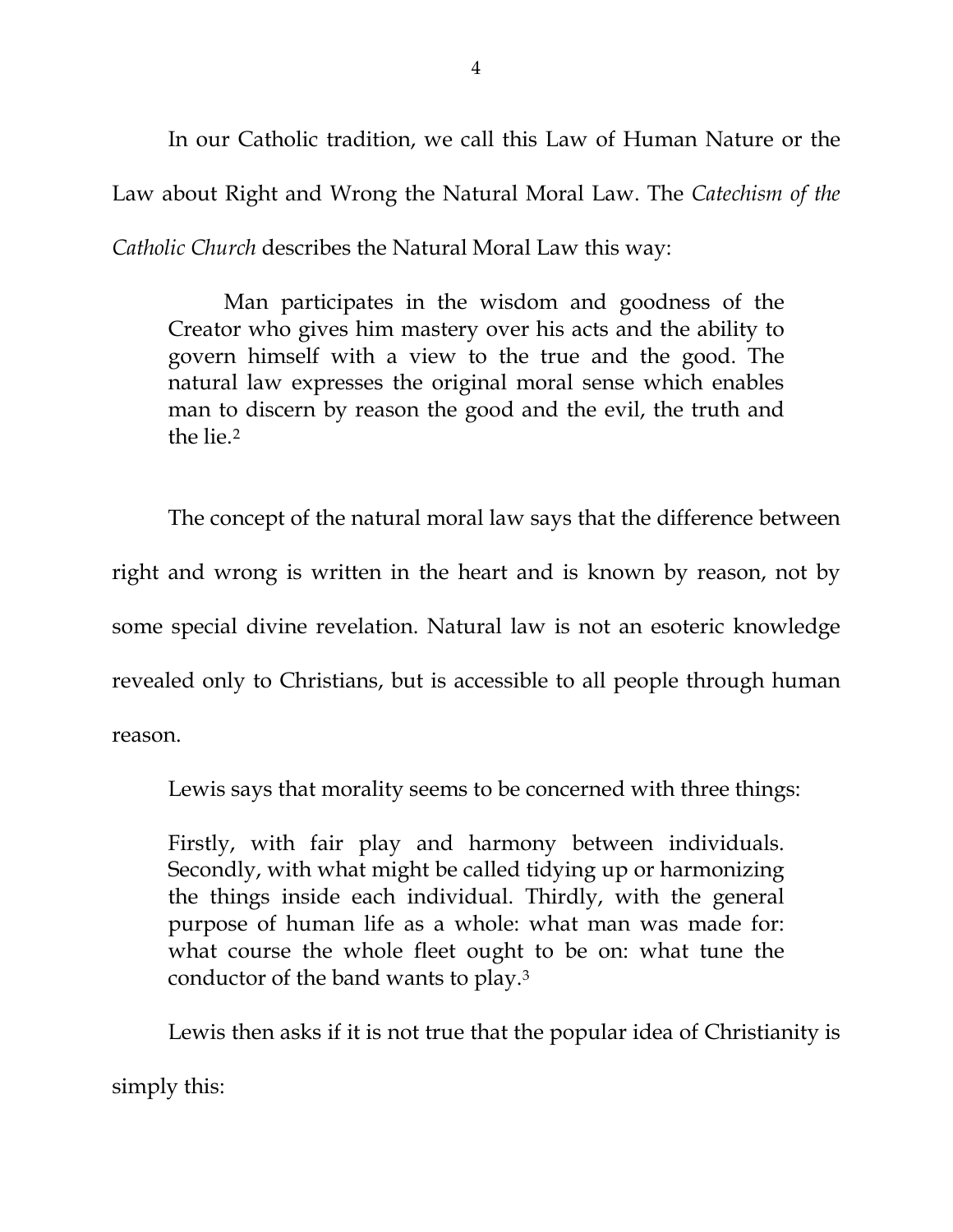that Jesus Christ was a great moral teacher and if only we took His advice we might be able to establish a better social order and avoid another war? Now, mind you, that is quite true. But it tells you much less about the whole truth of Christianity and it has no practical importance at all. . . . If Christianity means only one more bit of good advice, then Christianity is of no importance. There has been no lack of good advice for the past four thousand years. A bit more makes no difference. But as soon as you look at any real Christian writings, you find that they are talking about something quite different from the popular religion. . . . Christianity seems to be telling us about another world, about something behind the world that we can touch and see. . . . Now the whole point of Christianity which gives us the greatest shock is the statement that by attaching ourselves to Christ, we can become 'sons of God.'["4](#page-36-3)

Lewis is emphasizing that the goal of Christianity is not just to make us nice people who are very nice to each other. Rather, we are called to become something or someone entirely new, entirely different. Lewis explains it this way:

"Niceness"—wholesome, integrated personality—is an excellent thing. We must try by every medical, educational, economic, and political means in our power to produce a world where as many people as possible grow up "nice"; just as we must try to produce a world where we all have plenty to eat. But we must not suppose that even if we succeeded in making everyone nice that we should have saved their souls. A world of nice people, content in their own niceness, looking no further, turned away from God, would be just as desperately in need of salvation as a miserable world—and might even be more difficult to save.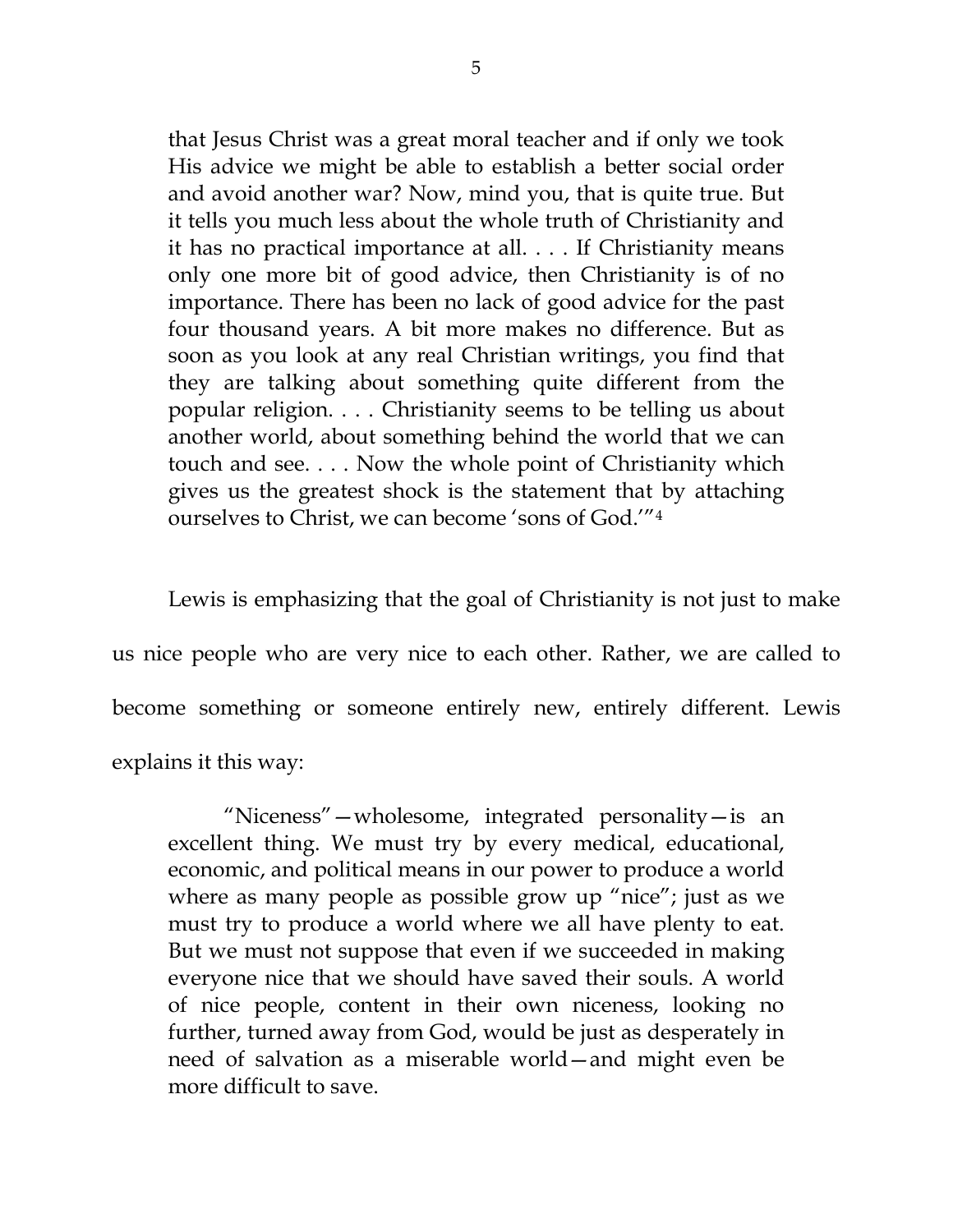For mere improvement is not redemption, though redemption always improves people here and now and will, in the end, improve them to a degree that we cannot yet imagine. God became man to turn creatures into sons [and daughters]: not simply to produce better men of the old kind but to produce a new kind of man.[5](#page-36-4)

This is what it means to be a disciple of Jesus Christ. When Jesus invited a rich young man to be His disciple, Jesus said to him, "If you wish to be perfect, go, sell what you have and give to [the] poor, and you will have treasure in heaven. Then come, follow me." (Matt. 19:21). That might initially sound attractive, but when we start to think about what we currently have and do not yet know what Christ's promise holds in store for us, it is not surprising that a common and natural reaction is resistance. In fact, the very next verse from Saint Matthew's Gospel says, "When the young man heard this statement, he went away sad, for he had many possessions" (Matt. 19:22). Lewis explains:

The natural life in us is something self-centered, something that wants to be petted and admired, to take advantage of other lives, to exploit the whole universe. And especially it wants to be left to itself: to be kept well away from anything better or stronger or higher than it, anything that might make it feel small. It is afraid of the light and air of the spiritual world, just as people who have been brought up dirty are afraid of a bath. And in a sense it is quite right. It knows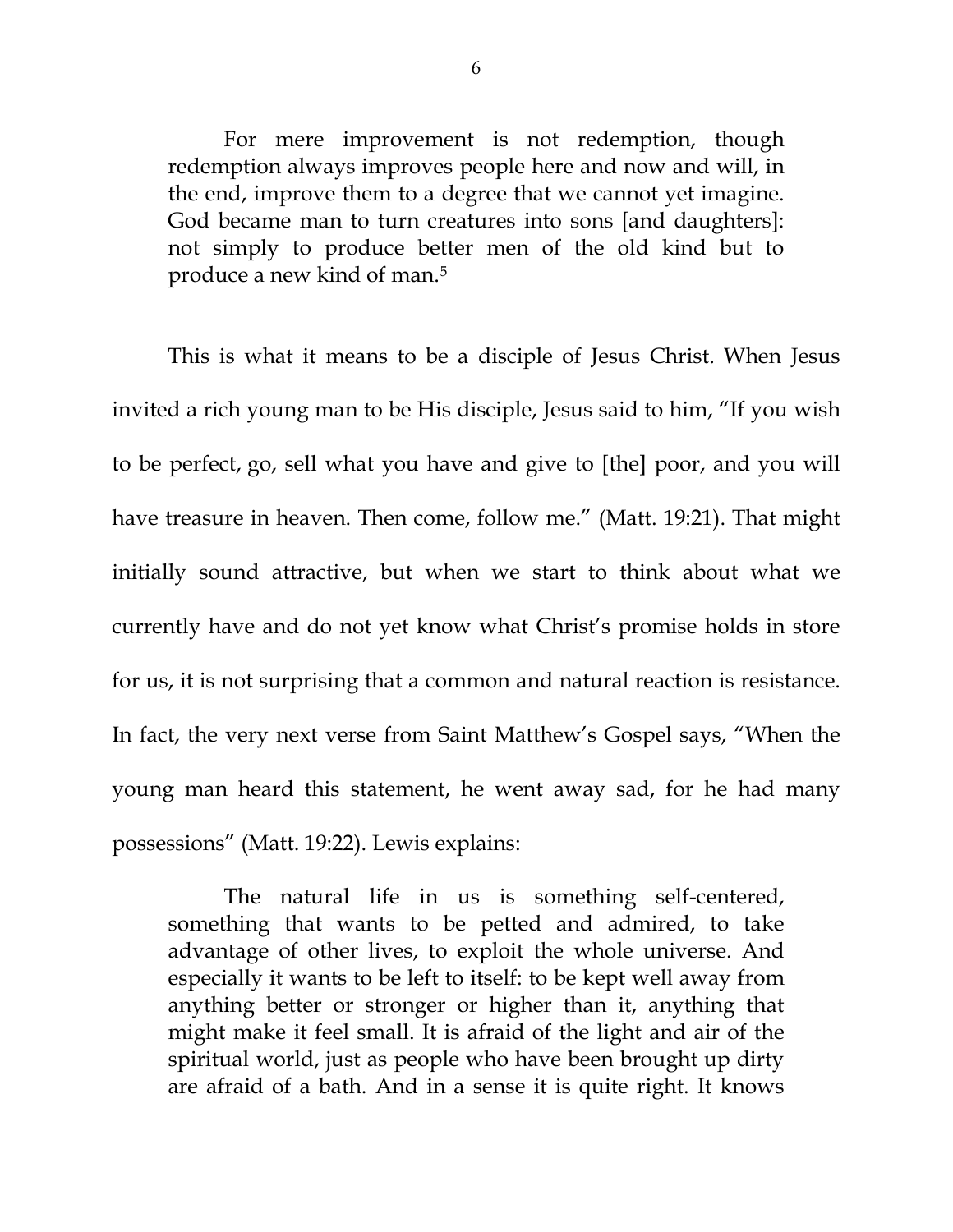that if the spiritual life ever gets hold of it, all of its selfcenteredness and self-will are going to be killed and it is ready to fight tooth and nail to avoid that.<sup>[6](#page-36-5)</sup>

So the process of becoming a true disciple of Jesus Christ is a surrender of oneself to the higher power of God. Why should anyone do so? Because as Saint Paul wrote in his letter to the Romans, "If you confess with your mouth that Jesus is Lord and believe in your heart that God raised him from the dead, you will be saved" (Romans 10:9), and the essence of being saved is a life far better than we could ever imagine, and that new life will last forever. This is what Jesus meant when He said, "Amen, amen, I say to you, unless a grain of wheat falls to the ground and dies, it remains just a grain of wheat; but if it dies, it produces much fruit. Whoever loves his life loses it, and whoever hates his life in this world will preserve it for eternal life" (John 12:24-25). Lewis sums it up this way:

Give up your yourself, and you will find your real self. Lose your life, and you will save it. Submit to death, death of your ambitions and favorite wishes every day and death of your whole body in the end: submit with every fiber of your being, and you will find eternal life. Keep nothing back. Nothing that you have not given away will ever really be yours. Nothing in you that has not died will ever be raised from the dead. Look for yourself, and you will find in the long run only hatred, loneliness, despair, rage, ruin, and decay. But look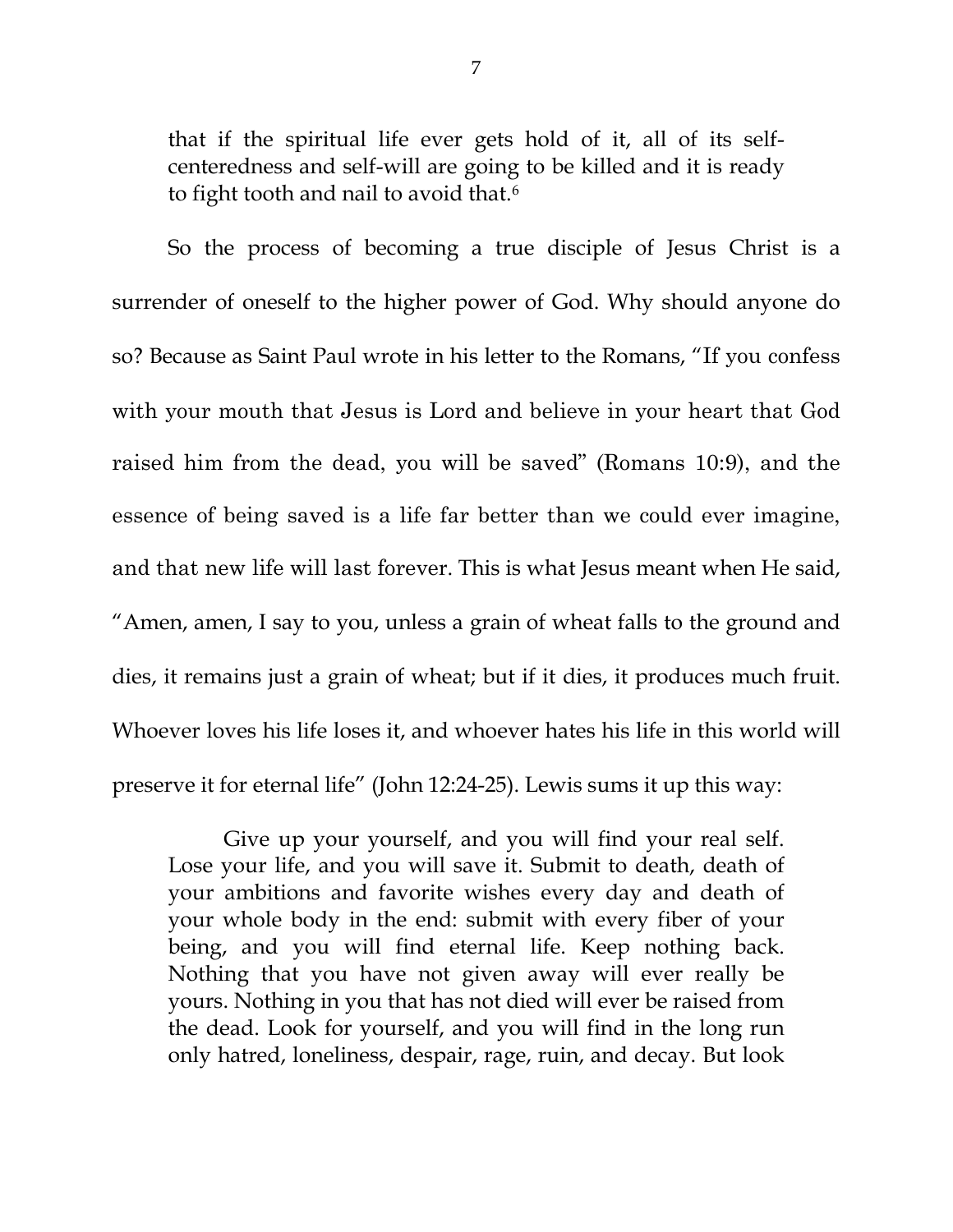for Christ and you will find Him, and with Him everything thrown in[.7](#page-36-6)

When we finally understand this true meaning of discipleship, we can see the connection between discipleship and what we call stewardship, that is, the discovery that we are mere stewards or custodians of God's creation. As Lewis says:

Every faculty you have, your power of thinking or moving your limbs from moment to moment, is given you by God. If you devoted every moment of your whole life exclusively to His service you could not give Him anything that was not in a sense His own already.[8](#page-36-7)

Our discussion so far has connected the concepts of law, morality, discipleship and stewardship. That progression is crucial because it is essential to see that law in the Church is not just a question of following rules, but how the law guides our free moral choices between right and wrong as disciples of Jesus of Christ and stewards of God's creation. If we can see this connection between law, morality, discipleship and stewardship, we can begin to understand their relationship to justice and mercy, for Jesus in the Gospel of Saint Matthew stated in no uncertain terms that we would be judged on how we treat the least of our brothers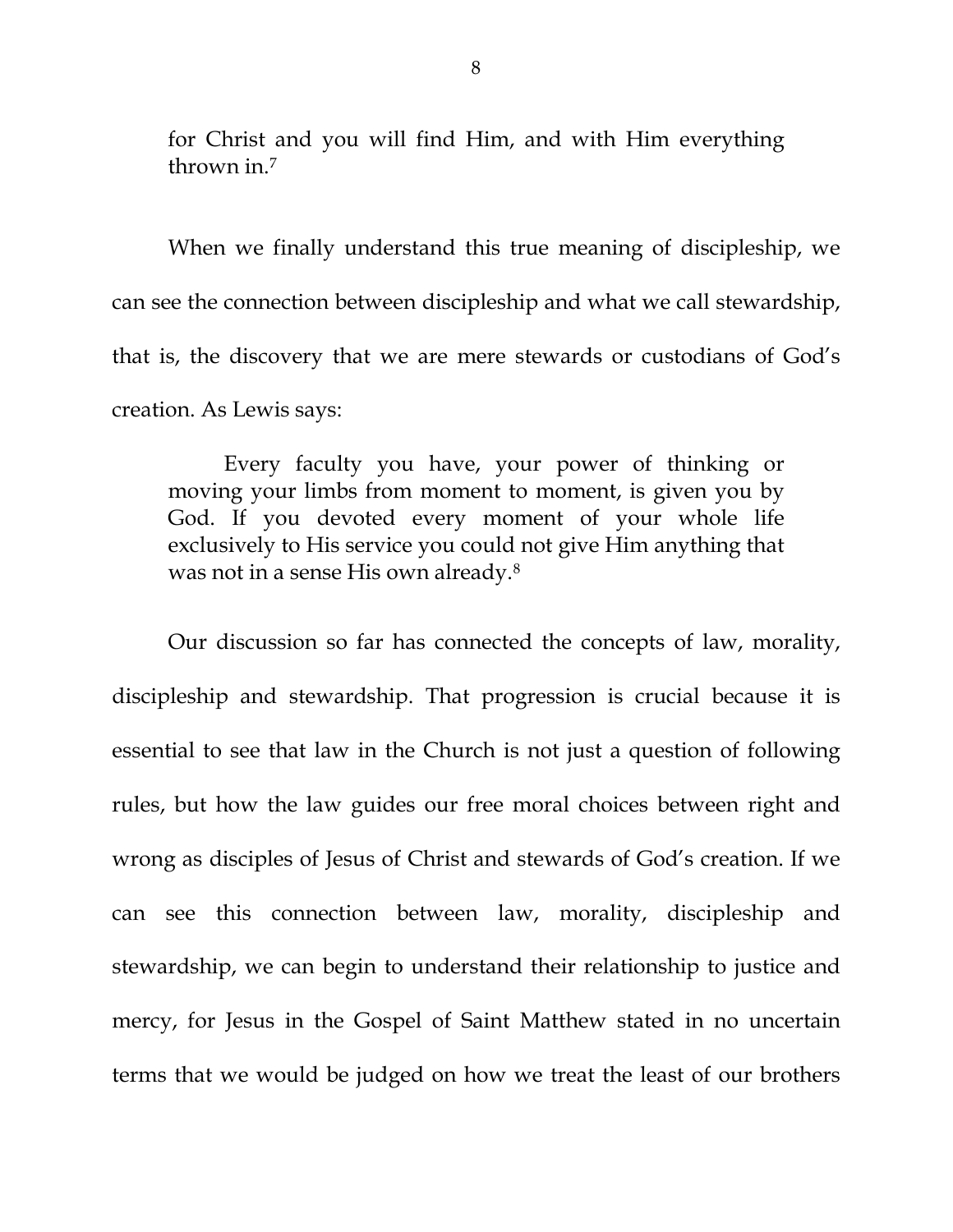and sisters, for the way we treat them in fact is how we treat Christ (cf. Matthew 25:31-46). Those who did not in their lifetime care for the least of their brothers and sisters will go off to eternal punishment, but the righteous to eternal life. (Matthew 25:46). This is how Christians understand the justice of God's judgment as described by Jesus.

But Jesus did not speak only of the justice of God's judgment; He also spoke of God's mercy. Perhaps the passage of Sacred Scripture where God's mercy is described most poignantly was the parable of the Prodigal Son (cf. Luke 15:11-32). Although the traditional title of the parable refers to the son who demanded and squandered his inheritance in dissolute living, the real focus of the story is the father who shows great mercy in receiving his repentant son back into his loving arms. This, of course, points to God the Father, and the merciful embrace that he extends to all of his wayward children who turn back to Him.

So which is it: God the Just Judge or God the Merciful Father?

The Catholic answer to such a question, of course, is not either/or, but both. My main point with regard to the theme of mercy and justice is that these attributes of God are not contradictory, inconsistent or

9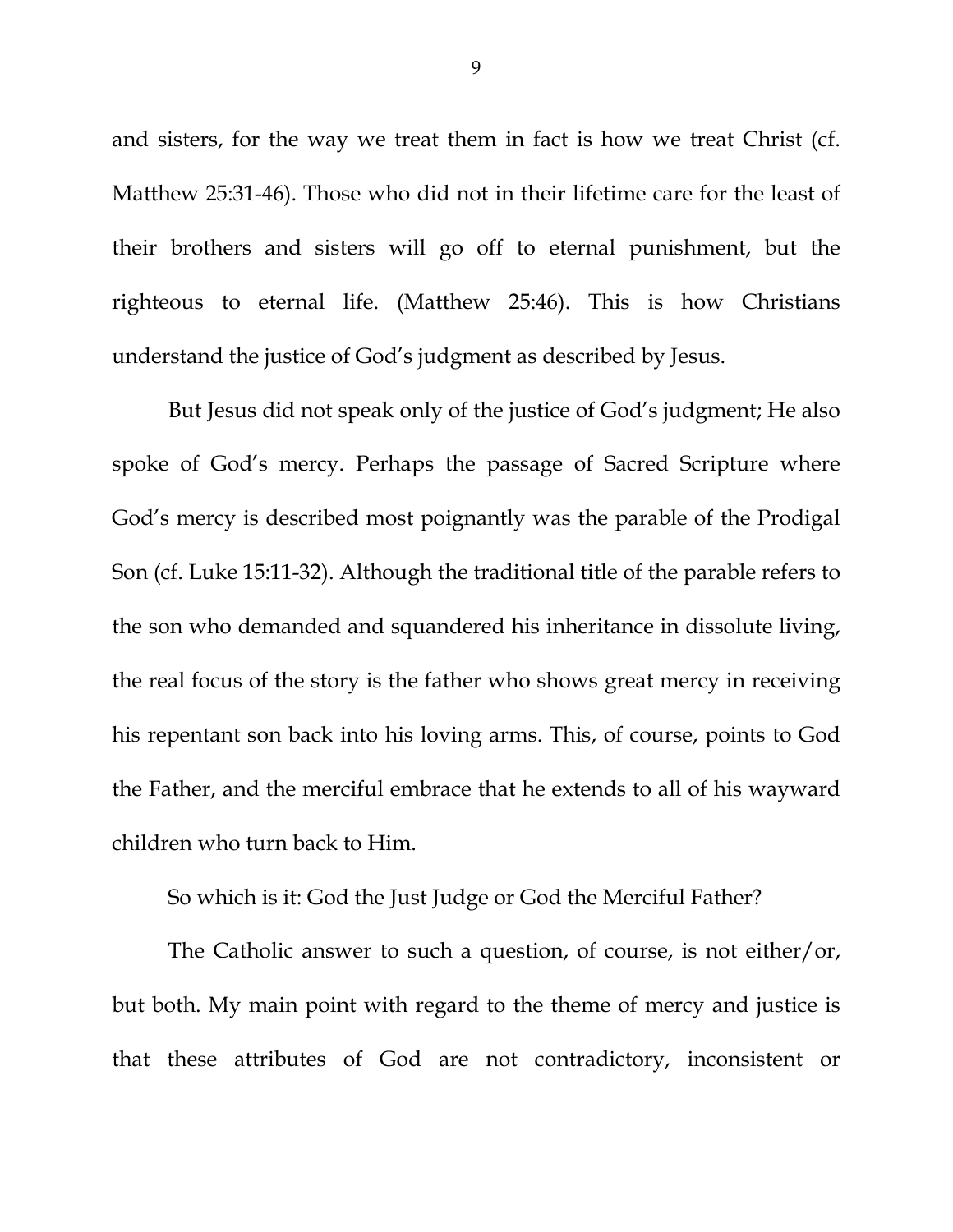incompatible. God is all merciful as well as all just. It may be difficult for us from our human perspective to understand how that can be, but God does not have to diminish one of His attributes in order to manifest another. Just as Jesus is true God and true man without either nature canceling or detracting from the other, God is always merciful and always just. Notice in the parable of the Prodigal Son that the father acts justly by giving the son his inheritance, but he also acts mercifully by welcoming his sinful and repentant son back into his loving embrace.

Pope Saint John Paul II wrote in his encyclical letter, "*Dives in Misericordia*" ("Rich in Mercy") that "the Bible, Tradition, and the whole faith life of the People of God provide unique proof... that mercy is the greatest of the attributes and perfections of God."[9](#page-36-8) In saying this, the Pope was following the teaching of Saint Augustine and Saint Thomas Aquinas. In answer to the objection that God cannot be merciful because that would contradict his attribute of justice, Aquinas wrote:

God acts mercifully, not indeed by going against His justice, but by doing something more than justice; thus a man who pays another two hundred pieces of money, though owing him only one hundred, does nothing against justice, but acts liberally or mercifully. The case is the same with one who pardons an offence committed against him, for in remitting it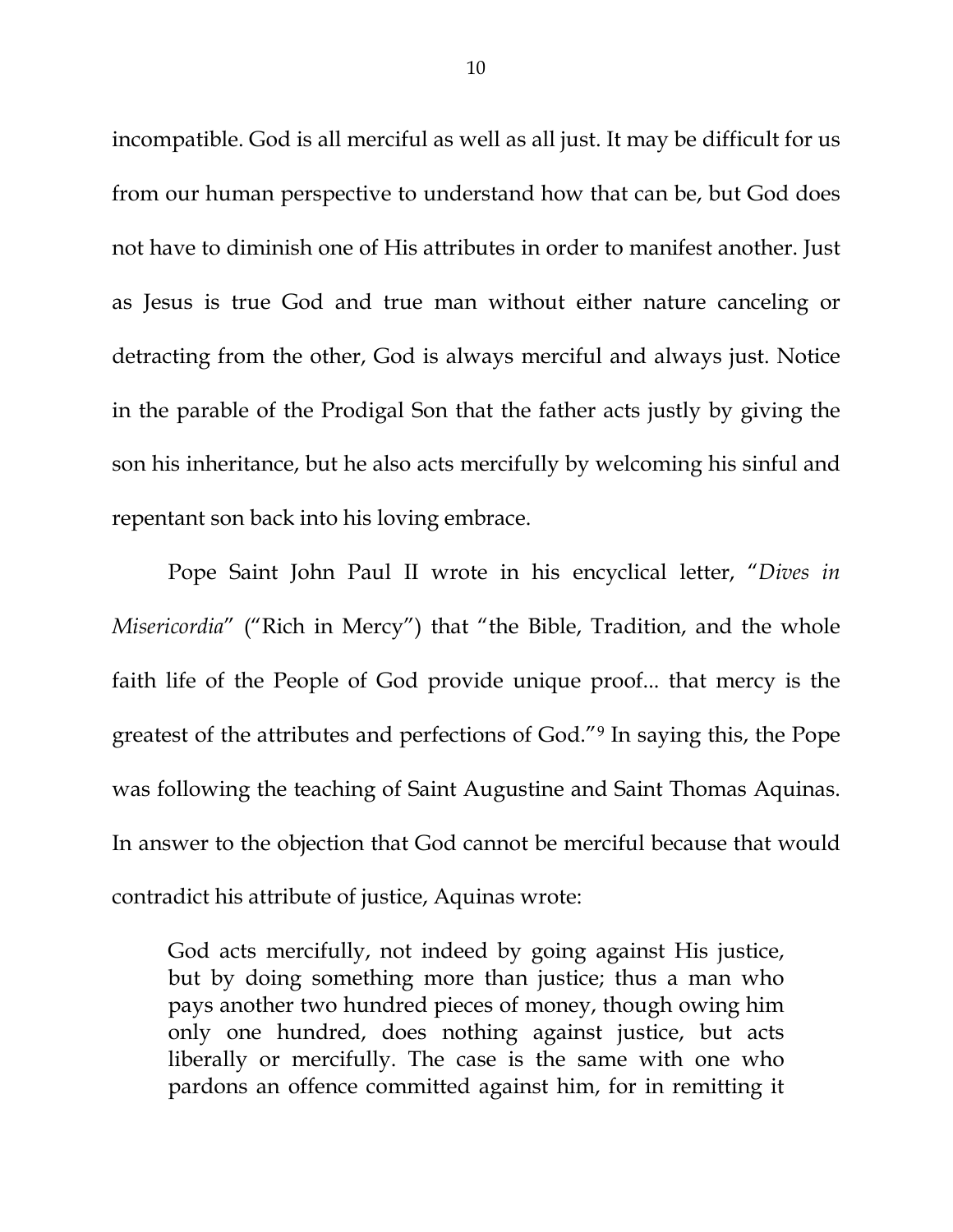he may be said to bestow a gift. Hence the Apostle calls remission a forgiving: "Forgive one another, as Christ has forgiven you" (Ephesians 4:32). Hence it is clear that mercy does not destroy justice, but in a sense is the fullness thereof. And thus it is said: "Mercy exalteth itself above judgment" (James 2:13).[10](#page-36-9)

To the objection that mercy and justice cannot be found in very work of God, Saint Thomas Aquinas responds by quoting Psalm 24:10: "All the ways of the Lord are mercy and truth." He continues:

I answer that, Mercy and truth are necessarily found in all God's works, if mercy be taken to mean the removal of any kind of defect. Not every defect, however, can properly be called a misery; but only defect in a rational nature whose lot is to be happy; for misery is opposed to happiness. For this necessity there is a reason, because since a debt paid according to the divine justice is one due either to God, or to some creature, neither the one nor the other can be lacking in any work of God: because God can do nothing that is not in accord with His wisdom and goodness; and it is in this sense, as we have said, that anything is due to God. Likewise, whatever is done by Him in created things, is done according to proper order and proportion wherein consists the idea of justice. Thus justice must exist in all God's works. Now the work of divine justice always presupposes the work of mercy; and is founded thereupon. For nothing is due to creatures, except for something pre-existing in them, or foreknown. Again, if this is due to a creature, it must be due on account of something that precedes. And since we cannot go on to infinity, we must come to something that depends only on the goodness of the divine will--which is the ultimate end. . . . So in every work of God,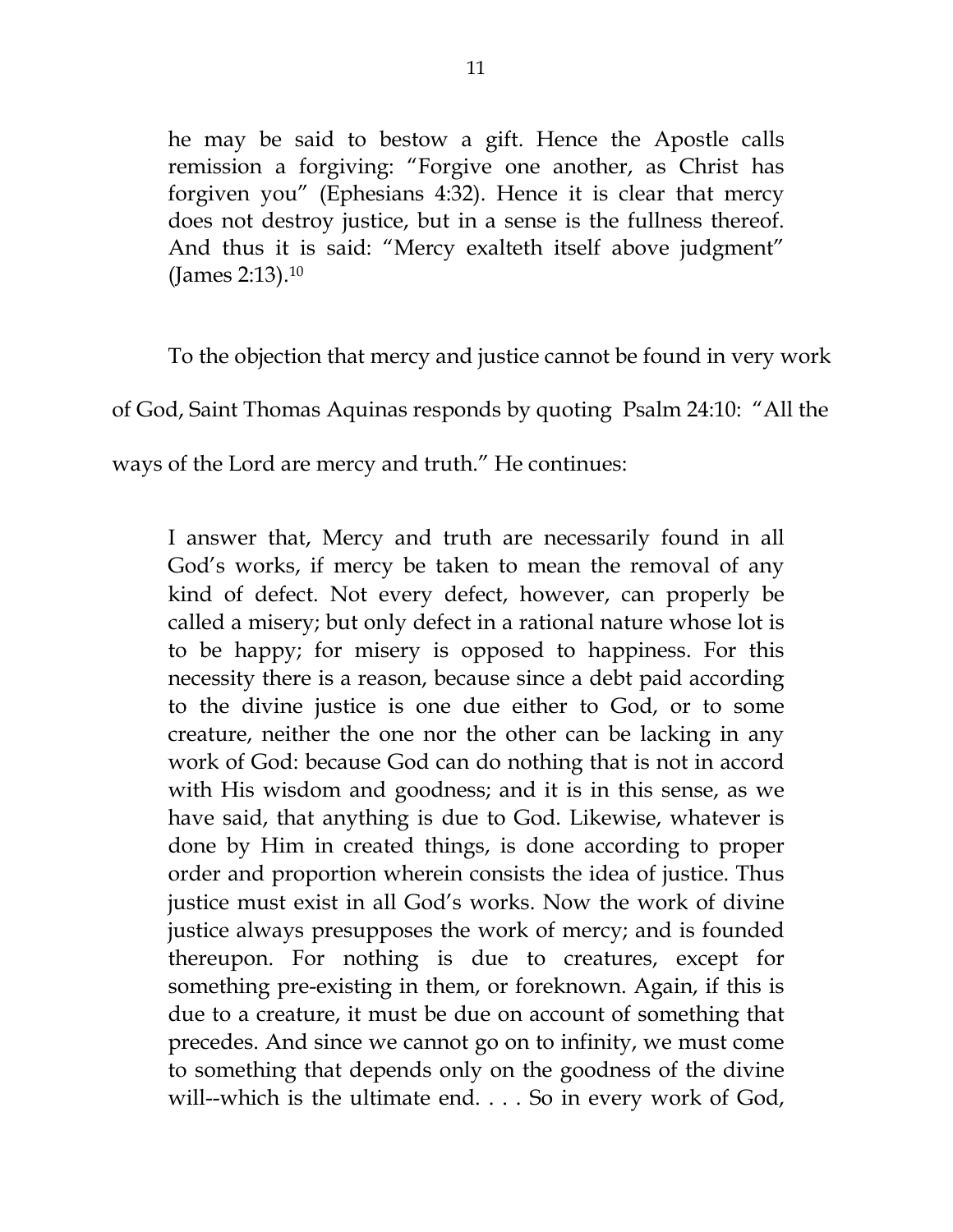viewed at its primary source, there appears mercy. . . . For this reason does God out of abundance of His goodness bestow upon creatures what is due to them more bountifully than is proportionate to their deserts: since less would suffice for preserving the order of justice than what the divine goodness confers; because between creatures and God's goodness there can be no proportion.<sup>[11](#page-36-10)</sup>

All of this must be kept in mind, then, when looking at a practical application of this theme of mercy, law and justice, for example, in relation to the Post-Synodal Apostolic Exhortation of His Holiness Pope Francis on Love in the Family, *Amoris Laetitia*, which was released on April 8, 2016. Some praise it, some do not. Some find it helpful, others less so. Most everyone finds it to be very long, which unfortunately means they probably have not or will not read it, at least not in its entirety.

Some have questioned whether the Holy Father's Apostolic Exhortation, *Amoris Laetitia*, is an exercise in papal magisterium. Unlike Pope Benedict XVI's books which he specifically said were his personal reflections on the life of Jesus of Nazareth and were not intended as papal teaching, an apostolic exhortation is an official exercise of the papal magisterium by the Holy Father in carrying out his office of teaching. As an Apostolic Exhortation, this form of teaching exhorts the faithful to act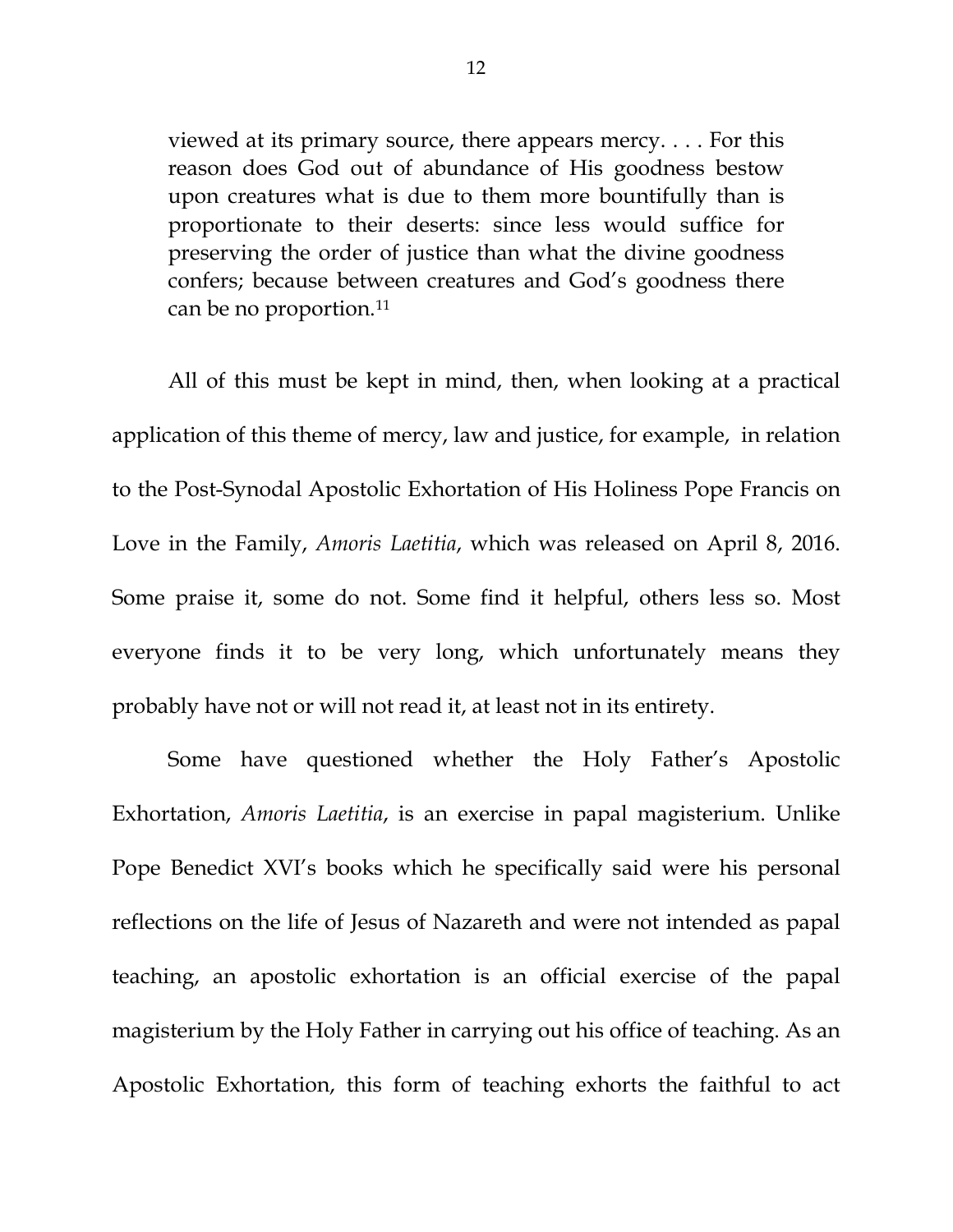according to established doctrine and canon law. An apostolic exhortation clearly does not establish new doctrine or canon laws. An apostolic exhortation clearly does not overrule existing doctrine or canon laws, but urges people to follow existing doctrine and canon laws.

In my reading of the papal exhortation, I found plenty of solid material for thoughtful reflection and prayerful meditation. The Holy Father's great love of the family is foremost in his mind and heart as it is in mine. In particular, I share the Holy Father's pastoral empathy as a Shepherd of Souls for people in irregular marital arrangements. The Church does not seek to exclude anyone and wishes to welcome everyone honestly seeking God. The good intentions of people who want a change in the Church's eucharistic discipline and teachings are understandable, but the law is a yes, not a no. In other words, the law exists to positively sustain and protect the sacraments and the believing community, not to push anyone out. But it does need to reinforce and support the truth of both marriage and the Eucharist, and thus, current Church teaching and discipline continue to make good sense.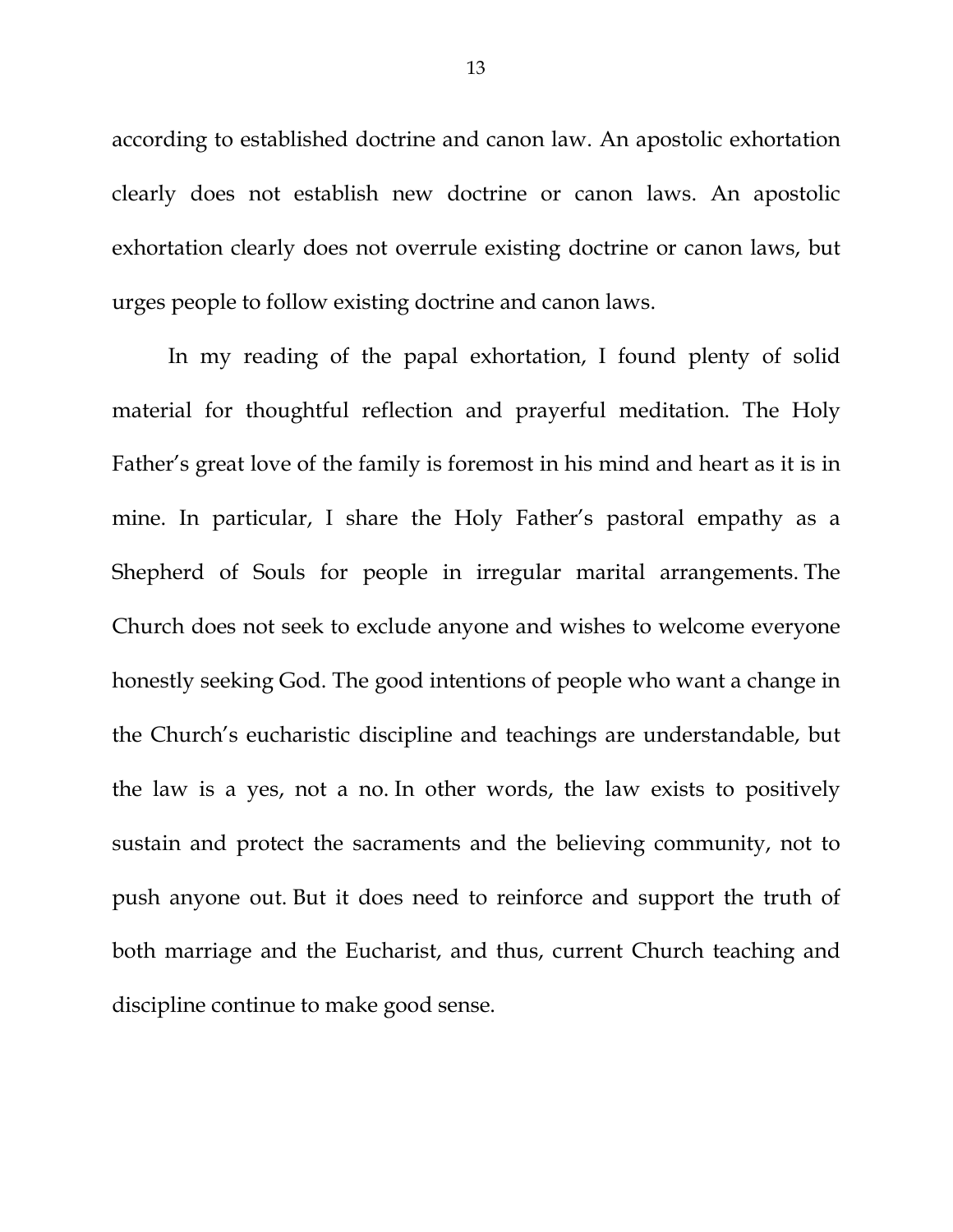In this regard, in my statement released on the day the document was issued, I noted, "There are no changes to canon law or church doctrine introduced in this document." Having since then read the document again, patiently and carefully, as the Pope requested, I stand by my initial statement, despite claims to the contrary from some commentators.

As the basis for my statement that there are "no changes to canon law or church doctrine introduced in this document," I cited Pope Francis himself, as he stated in the document that "neither the Synod nor this Exhortation could be expected to provide a new set of general rules, canonical in nature and applicable to all cases."[12](#page-36-11) Nevertheless, some people are citing other passages of the document which they claim contradict this statement, notably footnote 351, in which Pope Francis says with reference to persons living in an objective situation of sin, "In certain cases, this can include the help of the sacraments." The Pope does not explicitly name the sacraments to which he is referring, but continues the footnote by saying, "Hence, I want to remind priests that the confessional must not be a torture chamber, but rather an encounter with the Lord's mercy. I would also point out that the Eucharist is not a prize for the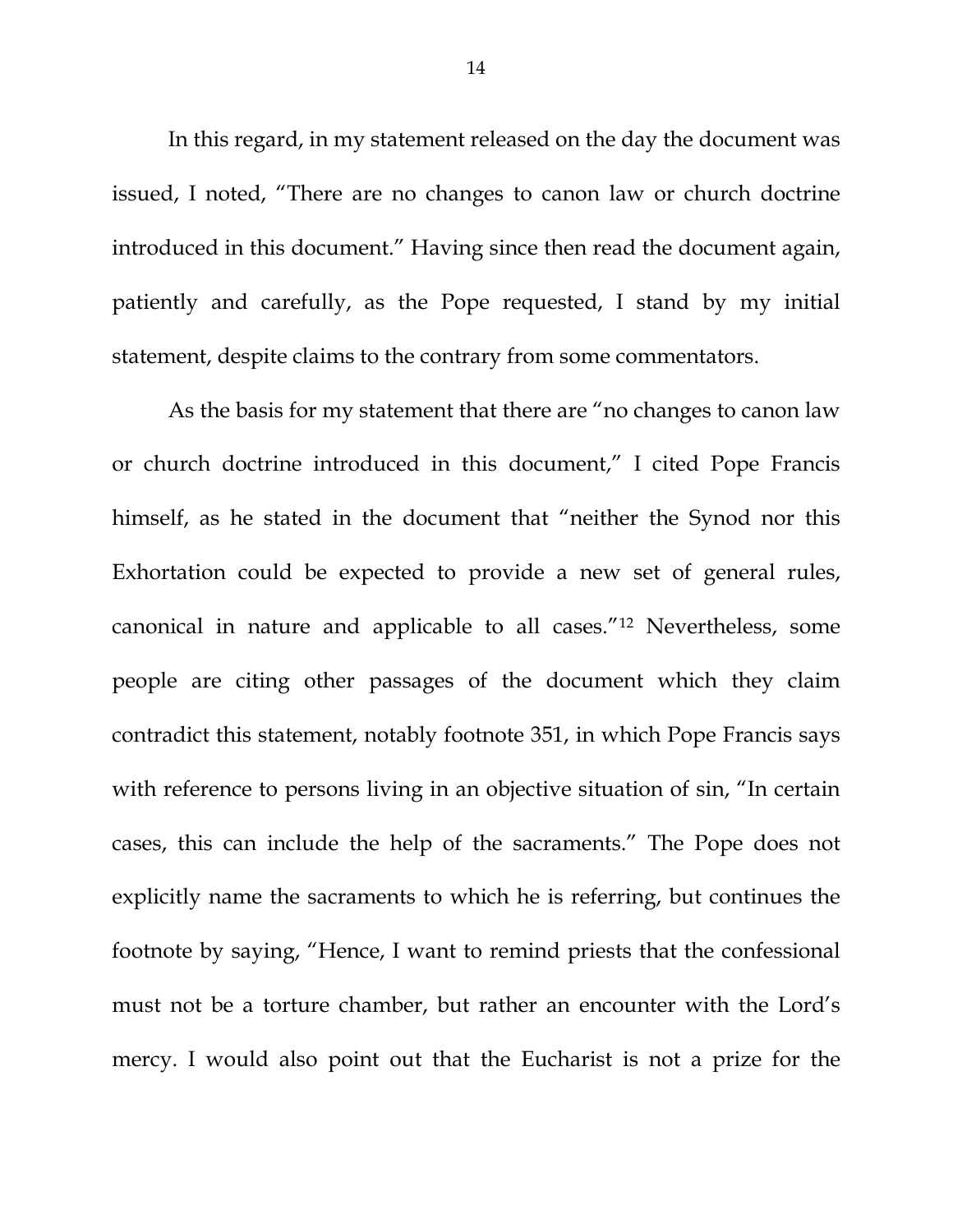perfect, but a powerful medicine and nourishment for the weak." By referring to "sacraments" in the plural and then mentioning the "confessional" and the "Eucharist," he seems to be implying that these sacraments can be given to people in such irregular situations. But his use of phrases such as a "torture chamber" and "a prize for the perfect" are instances of using a rhetorical device known as hyperbole, which involves an exaggeration meant to emphasize his pastoral point about how the sacraments are to be administered, not to introduce a canonical or doctrinal innovation.

Adding to the discussion are the Pope's comments on board a flight in response to a reporter who asked Pope Francis if there are "new concrete possibilities that did not exist before the publication of the Exhortation or not," the Holy Father answered, "I can say yes. Period." But these new "concrete possibilities" could be referring to a variety of pastoral initiatives to address irregular situations. Indeed, Pope Francis himself seemed annoyed with the focus on the question of Holy Communion for those in irregular situations, as he went on to say in answer to the next question, which asked specifically about footnote 351. He said: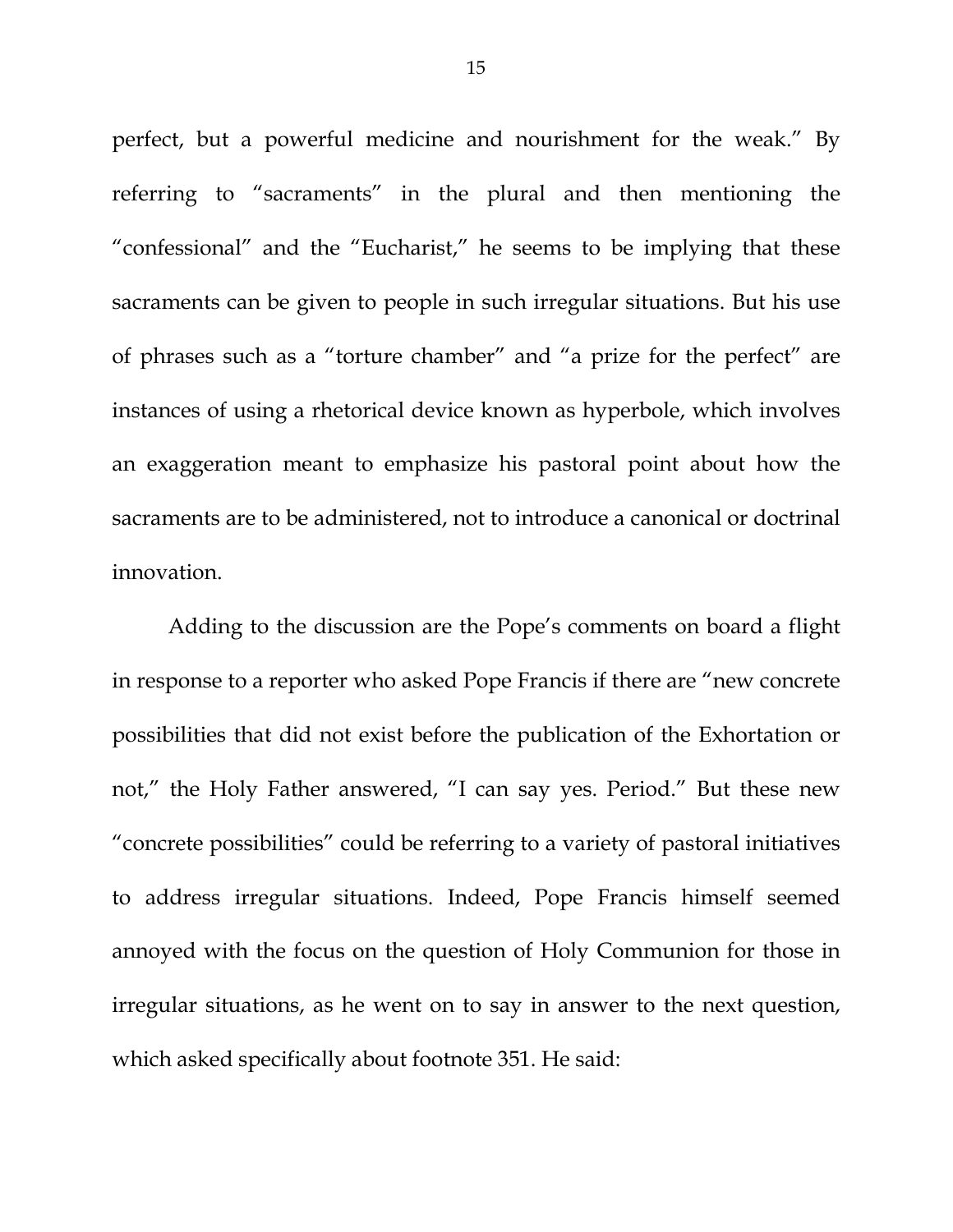One of the recent popes, speaking of the Council, said that there were two councils: the Second Vatican Council in the Basilica of St. Peter, and the other, the council of the media. When I convoked the first synod, the great concern of the majority of the media was communion for the divorced and remarried, and, since I am not a saint, this bothered me, and then made me sad. Because, thinking of those media who said, this, this and that, do you not realize that that is not the important problem? Don't you realize that instead the family throughout the world is in crisis? Don't we realize that the falling birth rate in Europe is enough to make one cry? And the family is the basis of society. Do you not realize that the youth don't want to marry? . . . Don't you realize that the lack of work or the little work (available) means that a mother has to get two jobs and the children grow up alone? These are the big problems. I don't remember the footnote, but for sure if it's something general in a footnote it's because I spoke about it, I think, in *Evangelii Gaudium*.[13](#page-36-12)

So what is one to make of all this? The starting point for interpreting papal statements and ecclesiastical documents is to remember that they do not all carry the same authoritative weight. They bear different names because they carry varying levels of importance and authority. They are grouped, for example, on the Vatican website [\(www.vatican.va\)](http://www.vatican.va/) under different categories with a variety of titles, including: apostolic constitutions, encyclicals, motu proprios, apostolic exhortations, apostolic letters, audiences, homilies, letters, messages, speeches, prayers and daily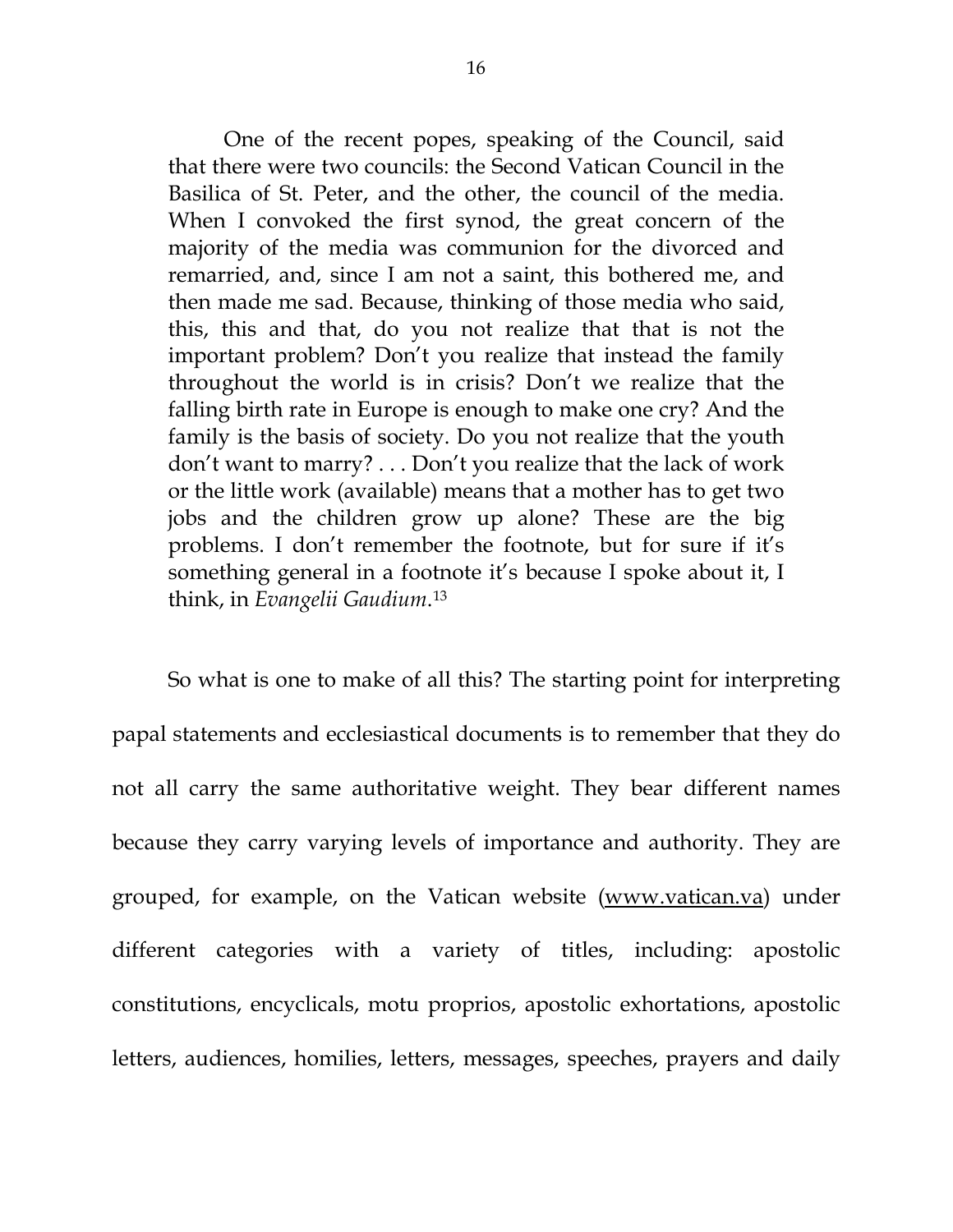meditations. At the top of this hierarchy in terms of importance and authority are apostolic constitutions, highest in significance because they constitute papal legislation defining laws and doctrines. Among the lowest levels of authority would be extemporaneous answers given in response to impromptu questions during an in-flight press conference on an airplane. Footnotes in an apostolic exhortation would also rank low in significance, particularly since apostolic exhortations themselves simply exhort, encourage and urge the faithful to follow existing church laws and teachings. Apostolic exhortations by their very nature are not vehicles for introducing or amending legislative texts or making dogmatic pronouncements.

Thus, it is important to note that the *Catechism of the Catholic Church* was promulgated on October 11, 1992, by Pope St. John Paul II by means of an Apostolic Constitution, *Fidei Depositum*, the highest level of papal authority. In that document, the sainted Holy Father wrote: "The *Catechism of the Catholic Church*, which I approved 25 June last and the publication of which I today order by virtue of my Apostolic Authority, is a statement of the Church's faith and of Catholic doctrine, attested to or illumined by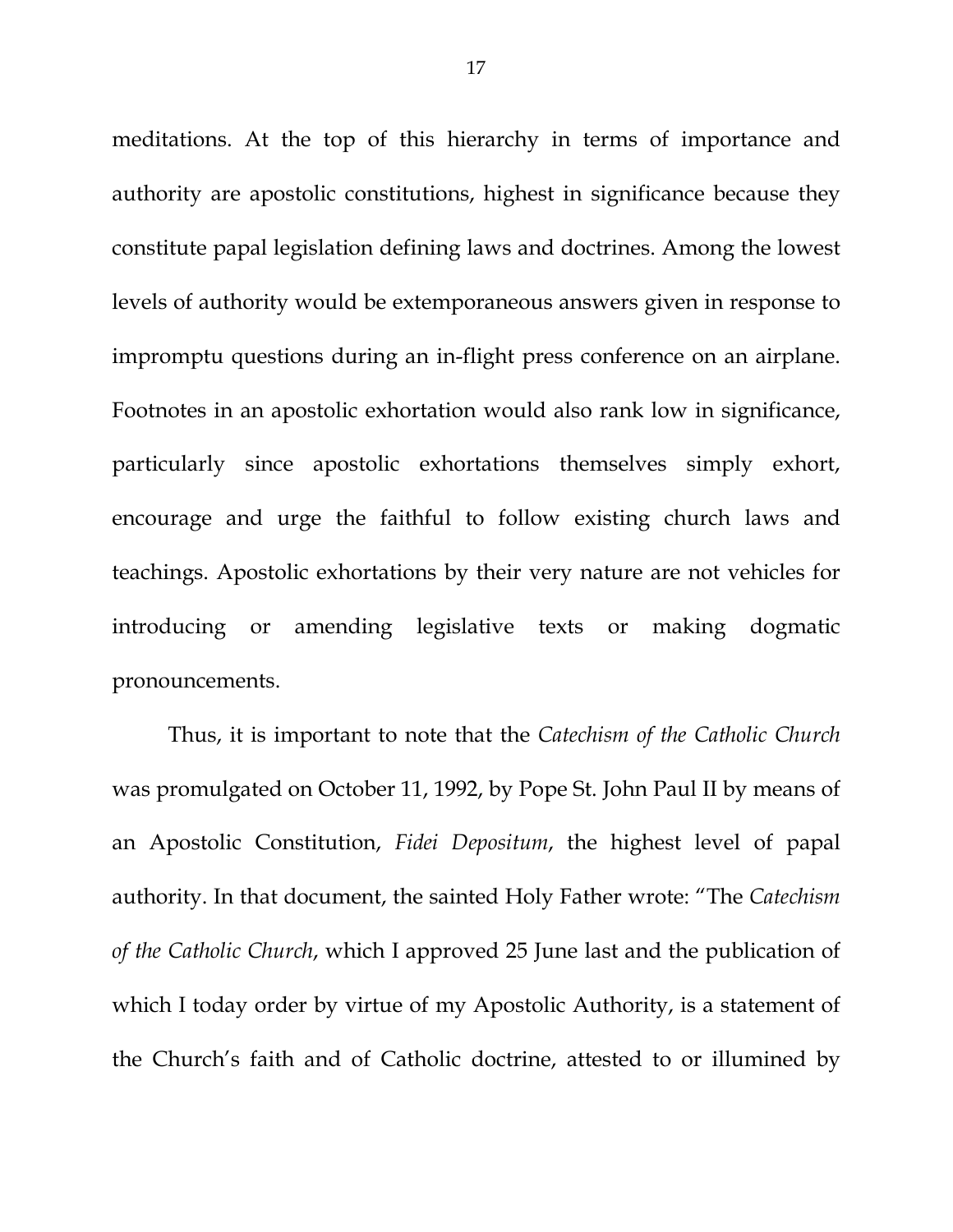Sacred Scripture, the Apostolic Tradition and the Church's Magisterium. I declare it to be a sure norm for teaching the faith and thus a valid and legitimate instrument for ecclesial communion."

With regard to the question of Holy Communion for the divorced and remarried, the *Catechism* says clearly in paragraph 1665, "The remarriage of persons divorced from a living, lawful spouse contravenes the plan and law of God as taught by Christ. They are not separated from the Church, but they cannot receive Eucharistic communion. They will lead Christian lives especially by educating their children in the faith." There is nothing in *Amoris Laetitia* that changes, amends or repeals this doctrine.

Moreover, the 1983 *Code of Canon Law*, which remains currently in force, was promulgated by Pope St. John Paul II on January 25, 1983, by means of an Apostolic Constitution, *Sacrae Disciplinae Leges*, with these words: "Trusting therefore in the help of divine grace, sustained by the authority of the holy Apostles Peter and Paul, with certain knowledge, and in response to the wishes of the bishops of the whole world who have collaborated with me in a collegial spirit; with the supreme authority with which I am vested, by means of this Constitution, to be valid forever in the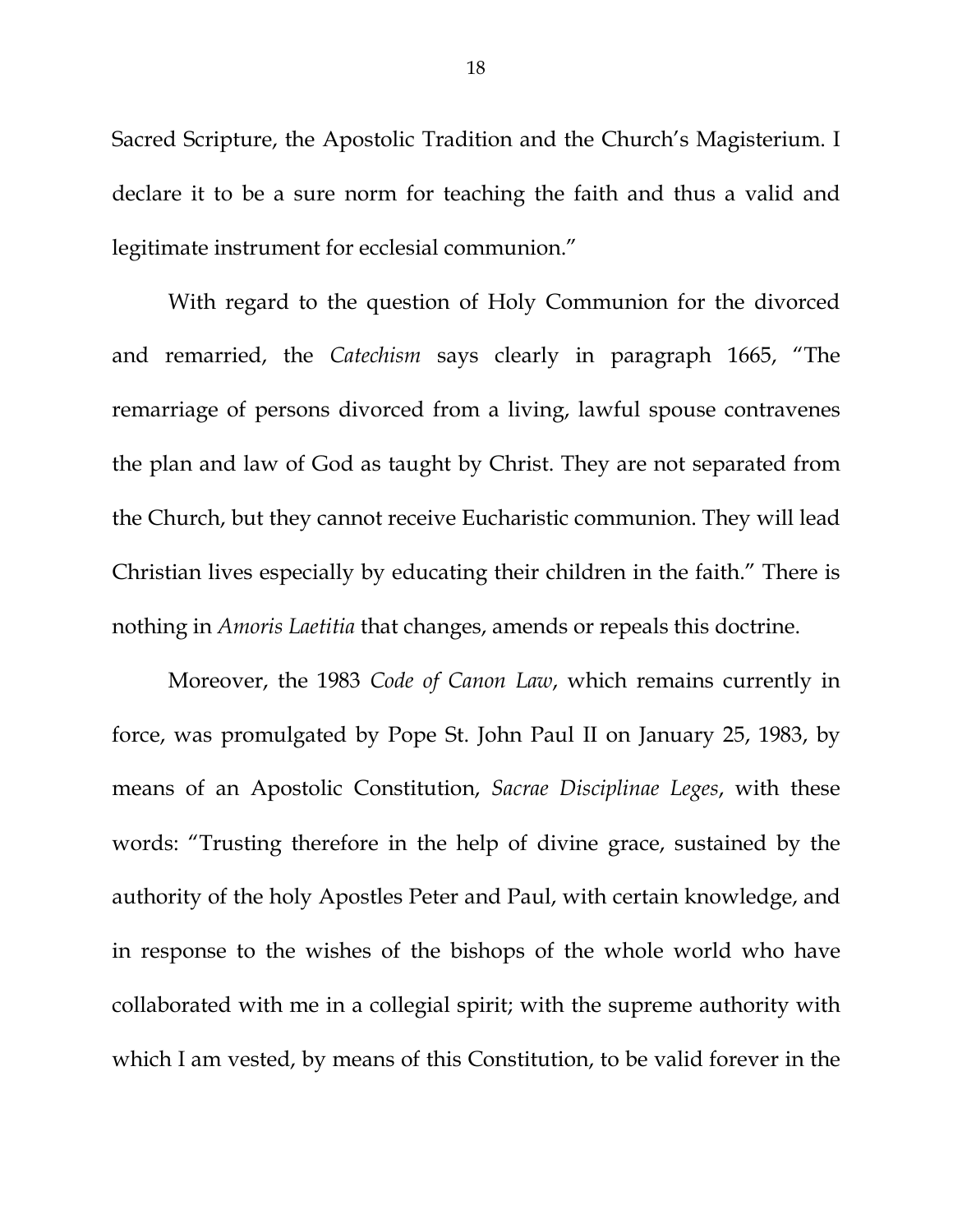future, I promulgate the present Code as it has been set in order and revised. I command that for the future it is to have the force of law for the whole Latin Church, and I entrust it to the watchful care of all those concerned, in order that it may be observed."

*C*anon 915 of the Code of Canon Law says that those "who obstinately persist in manifest grave sin are not to be admitted to Holy Communion." There is nothing in *Amoris Laetitia* that changes, amends or repeals this canon. While we cannot judge people's consciences, we can and must judge external situations to determine if they are manifestly gravely sinful and whether there is obstinate persistence from an objective perspective. This is relevant to the reception of Holy Communion, which is an external, public act as well. Canon 915 is a good example of how law protects freedom. Some might look at this canon as limiting one's freedom to receive the sacraments. But in fact it safeguards the recipient's freedom from the capricious and arbitrary exercise of authority by very circumspectly limiting the circumstances when Holy Communion may be denied. Since we are dealing with a right to the sacraments (cf. canon 213), each of these factors—obstinacy, persistence, manifest, grave and sinful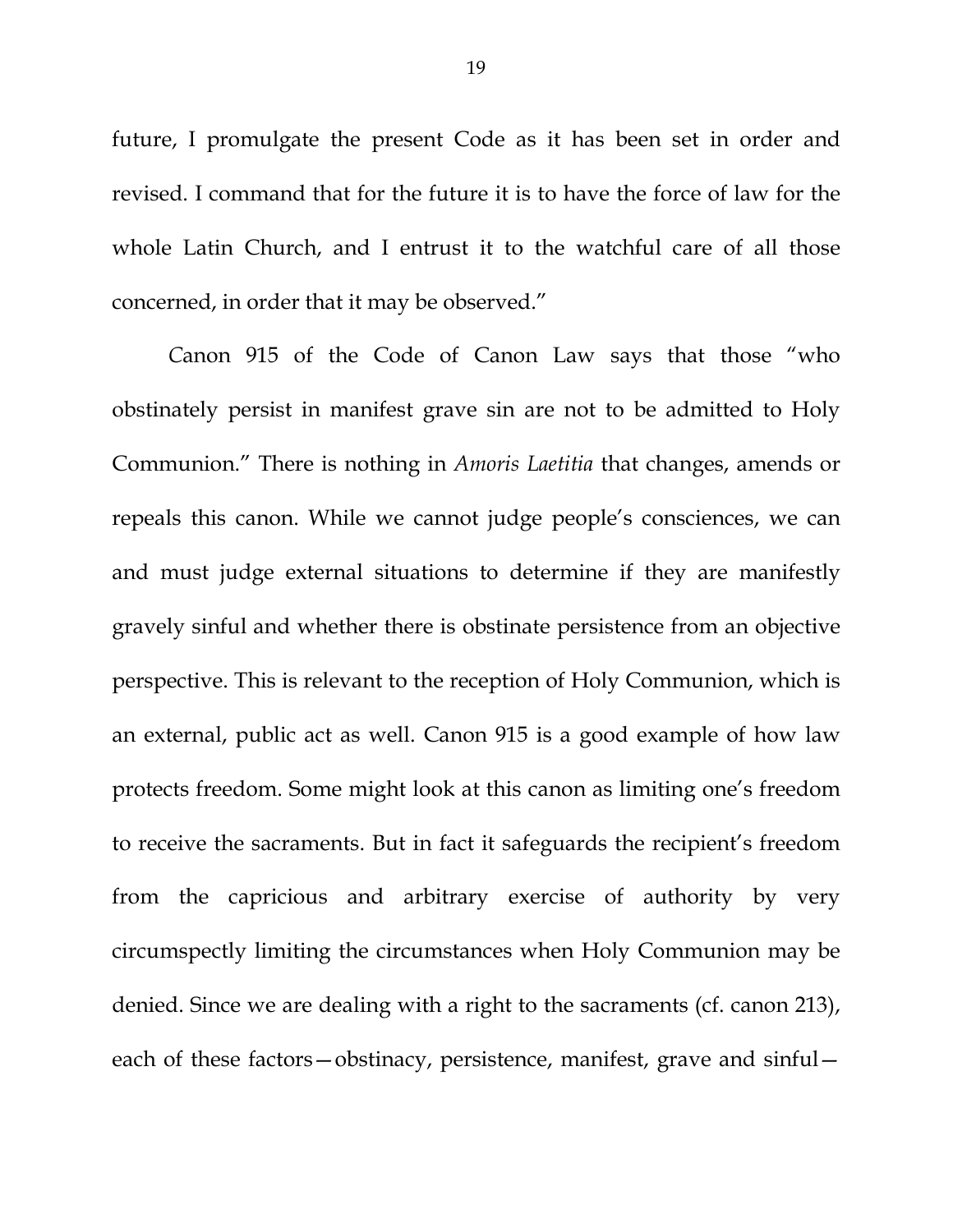must be interpreted strictly (cf. canon 18) before determining that someone may not be admitted to Holy Communion. Nevertheless, the question of the proper disposition of the soul while receiving Holy Communion is eminently pastoral. It has long standing in the Church going back to the early centuries.

The Bible clearly teaches about the proper disposition to receive Holy Communion in the *First Letter to the Corinthians,* where Saint Paul wrote, "Whoever eats the bread or drinks the cup of the Lord in an unworthy manner will be guilty of profaning the body and blood of the Lord. Let a man examine himself, and so eat of the bread and drink of the cup. For anyone who eats and drinks without discerning the body eats and drinks judgment upon himself (1 *Cor* 11:27-29).

This biblical teaching is reflected in canons 915-916 of the Catholic Church's *Code of Canon Law*. As mentioned earlier, canon 915 addresses the situation where the minister of Holy Communion is not to admit individual persons to the Sacrament under the circumstances that are clearly defined in that canon. Canon 916, on the other hand, says that a "person who is conscious of grave sin is not to celebrate Mass or to receive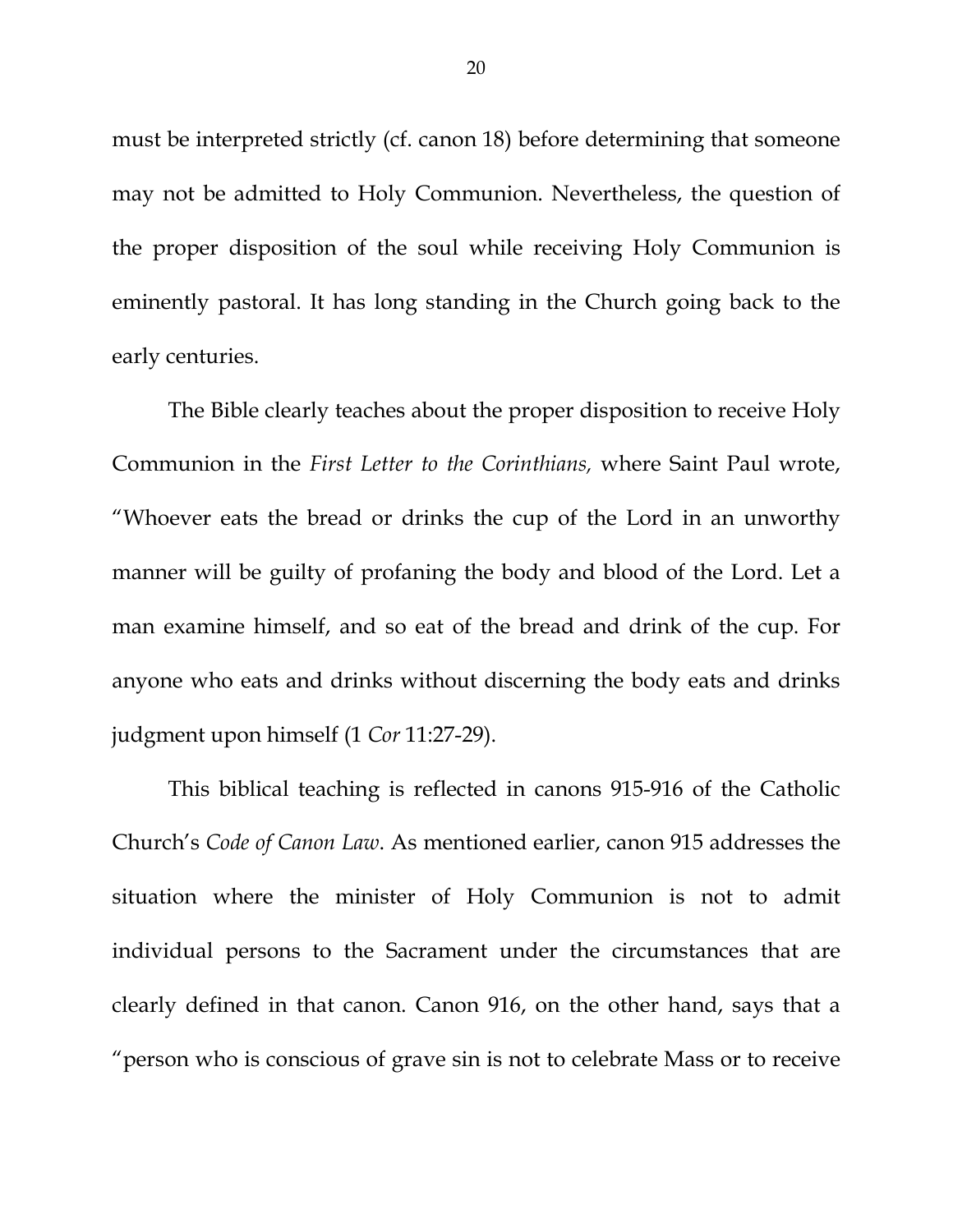the Body of the Lord without prior sacramental confession unless a grave reason is present and there is no opportunity of confessing; in this case the person is to be mindful of the obligation to make an act of perfect contrition, including the intention of confessing as soon as possible." Thus, while canon 915 puts the burden of discernment on the minister of Holy Communion, canon 916 places the responsibility for self-discernment on the person who desires to receive the Sacrament. These principles for the proper disposition for receiving or being admitted to Holy Communion are in keeping with the maxim that "law follows theology," that is, the laws of the church are not created in a vacuum, but are practical applications of biblical and theological truths in actual situations.

The biblical basis for the Church's teaching on the indissolubility of marriage is found in the Gospel of Matthew 19:3-12 and the Gospel of Mark 10:2-12, where Jesus says, "Whoever divorces his wife and marries another commits adultery against her; and if she divorces her husband and marries another, she commits adultery." The whole question of the indissolubility of marriage and the grounds for invalidity of marriage in the Church are beyond the scope of this presentation, but suffice it to say that, based on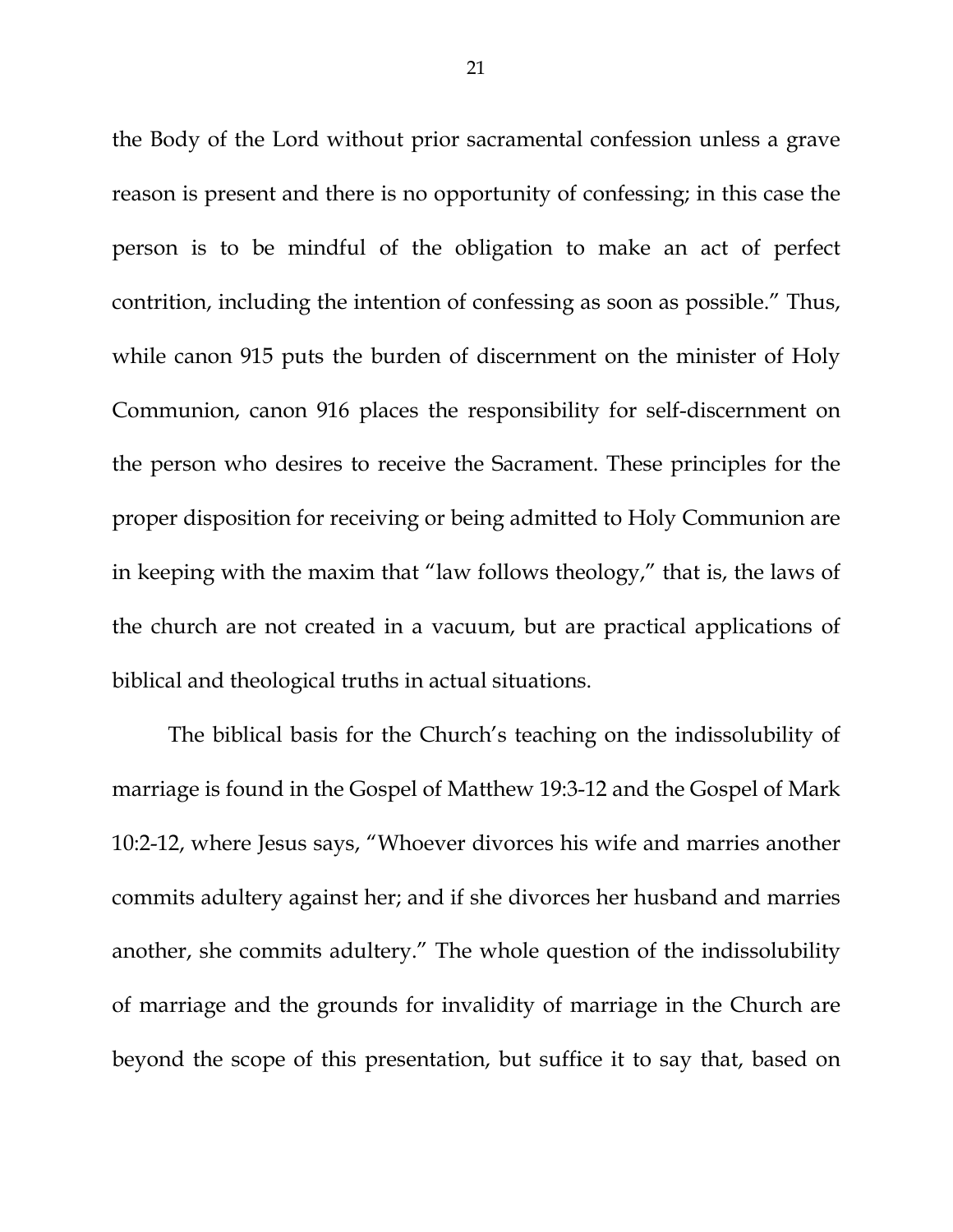this biblical teaching of Jesus, the Church views divorce and remarriage without a declaration of nullity (popularly known as an "annulment") from an ecclesiastical tribunal as an adulterous relationship and therefore manifestly gravely sinful, objectively speaking.

Since that is the case, how is it that Pope Francis can suggest, as he did in footnote 351 with reference to the pastoral care of persons living in an objective situation of sin, "In certain cases, this can include the help of the sacraments"? Are there some cases where divorced and civilly remarried persons can receive Holy Communion without getting an annulment? The answer is yes.

Now, before anyone rushes to the presses with the story that Bishop Paprocki says that divorced and civilly remarried persons can simply receive Holy Communion without getting an annulment, it is important to add the qualifier, as Pope Francis did, that this applies "in certain cases." The qualifier, "in certain cases," means that there is no indiscriminate, universal or blanket permission for the divorced and civilly remarried to receive Holy Communion. So what are some examples of these certain types of cases?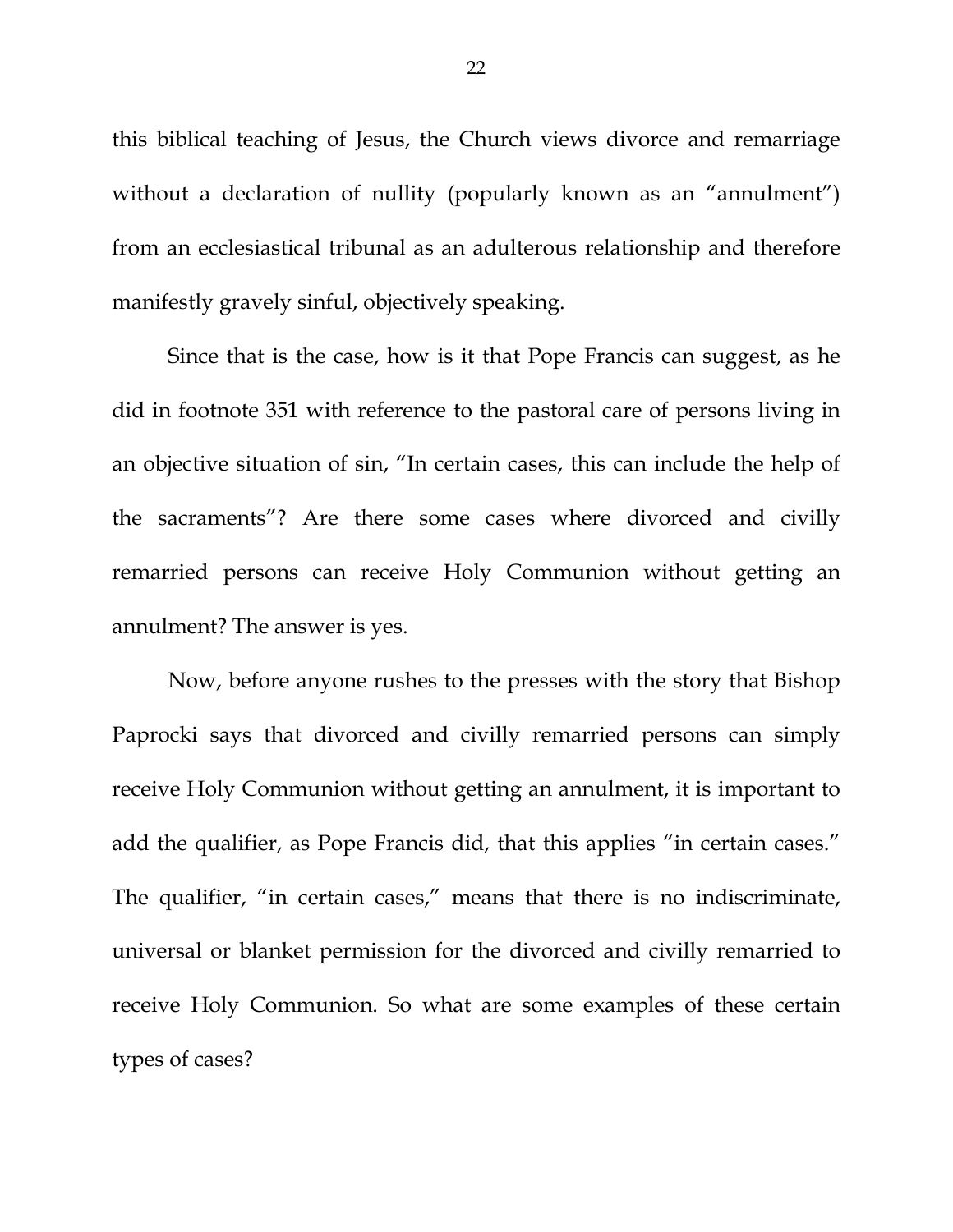The first example that comes to mind from our Catholic tradition is what is known in the Church as the brother-sister solution, in which the couple lives together publicly as husband and wife but abstains from all sexual intercourse. In such cases, the couple who agree to live as brother and sister may receive Holy Communion with the approval of the bishop, provided there is no danger of scandal. Given the condition of there being no public scandal, some may question how scandal can be avoided if the couple presents themselves as husband and wife. The answer is that in some cases it may not be generally known that one of both of the parties were previously married, especially if that previous marriage was in another part of the country. Also, even if the previous marriage is known, the frequency of declarations of invalidity or annulments from diocesan tribunals may lead people to assume that the previous marriage had been declared invalid by the Church, thereby obviating scandal.

An example of this approach can be seen in the guidelines for the Archdiocese of Philadelphia issued by Archbishop Charles Chaput, which state,

*Every* Catholic, not only the divorced and civilly-remarried, must sacramentally confess all serious sins of which he or she is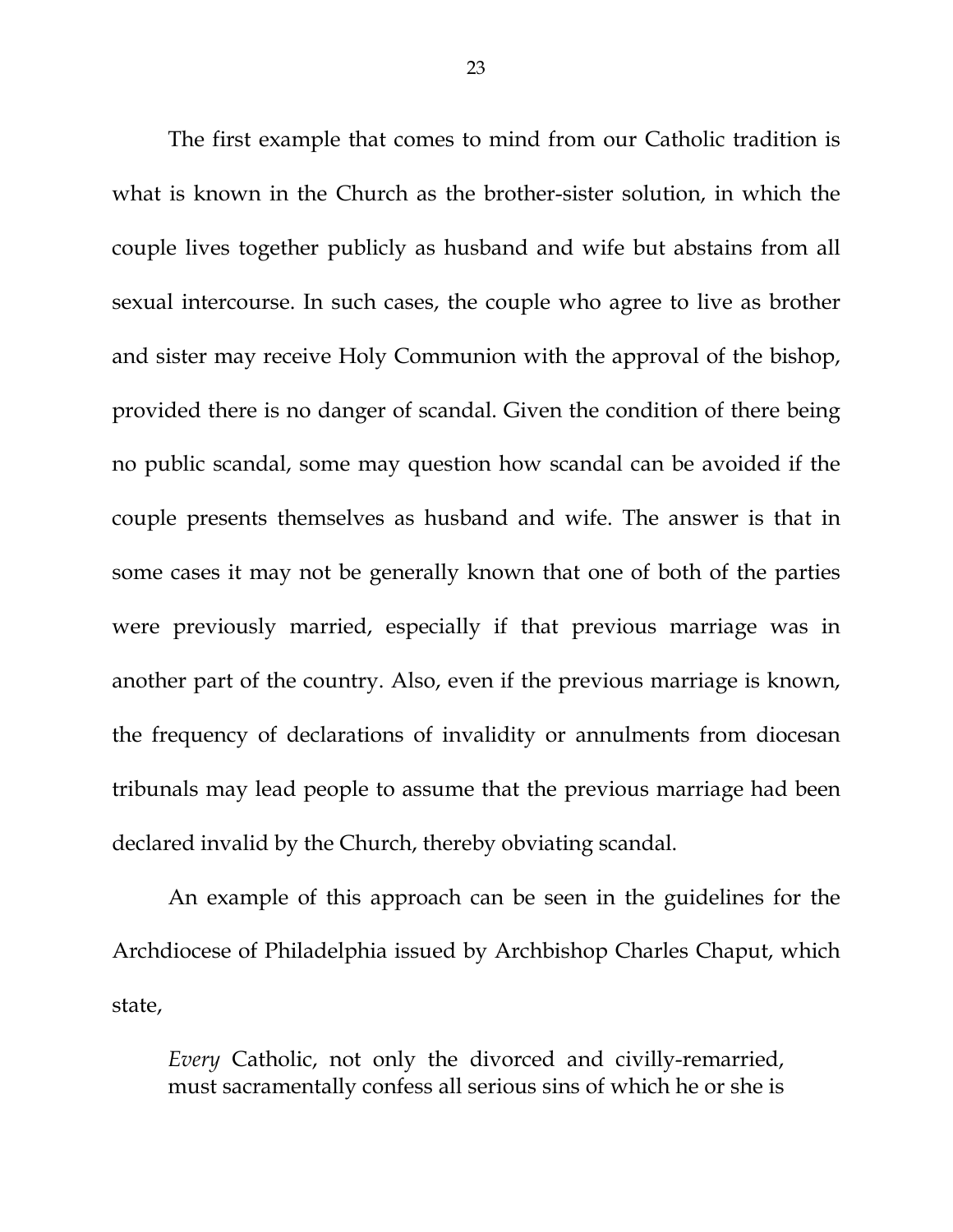aware, with a firm purpose to change, before receiving the Eucharist. . . . With divorced and civilly-remarried persons, Church teaching requires them to refrain from sexual intimacy. This applies even if they must (for the care of their children) continue to live under one roof. Undertaking to live as brother and sister is necessary for the divorced and civilly-remarried to receive reconciliation in the Sacrament of Penance, which could then open the way to the Eucharist.["14](#page-36-13)

Catholics in these circumstances thus have a free choice: if they persist in sexual activity outside of valid marriage, they must refrain from taking Holy Communion; if they wish to receive Holy Communion, they must refrain from sexual activity outside of valid marriage. The latter may seem impossible to those steeped in our sex-saturated culture, but "with God, all things are possible" (Matthew 19:26). God's moral law does not make impossible demands that cannot be achieved with His grace.

This same reasoning applies to the Church's discipline with regard to acting as a lector, an Extraordinary Minister of Holy Communion, a godparent, a catechist, or a teacher or administrator in a parish school.

Another possible case where a divorced and civilly remarried couple without an annulment may be admitted to Holy Communion involves what known as the internal forum solution. In contrast to the external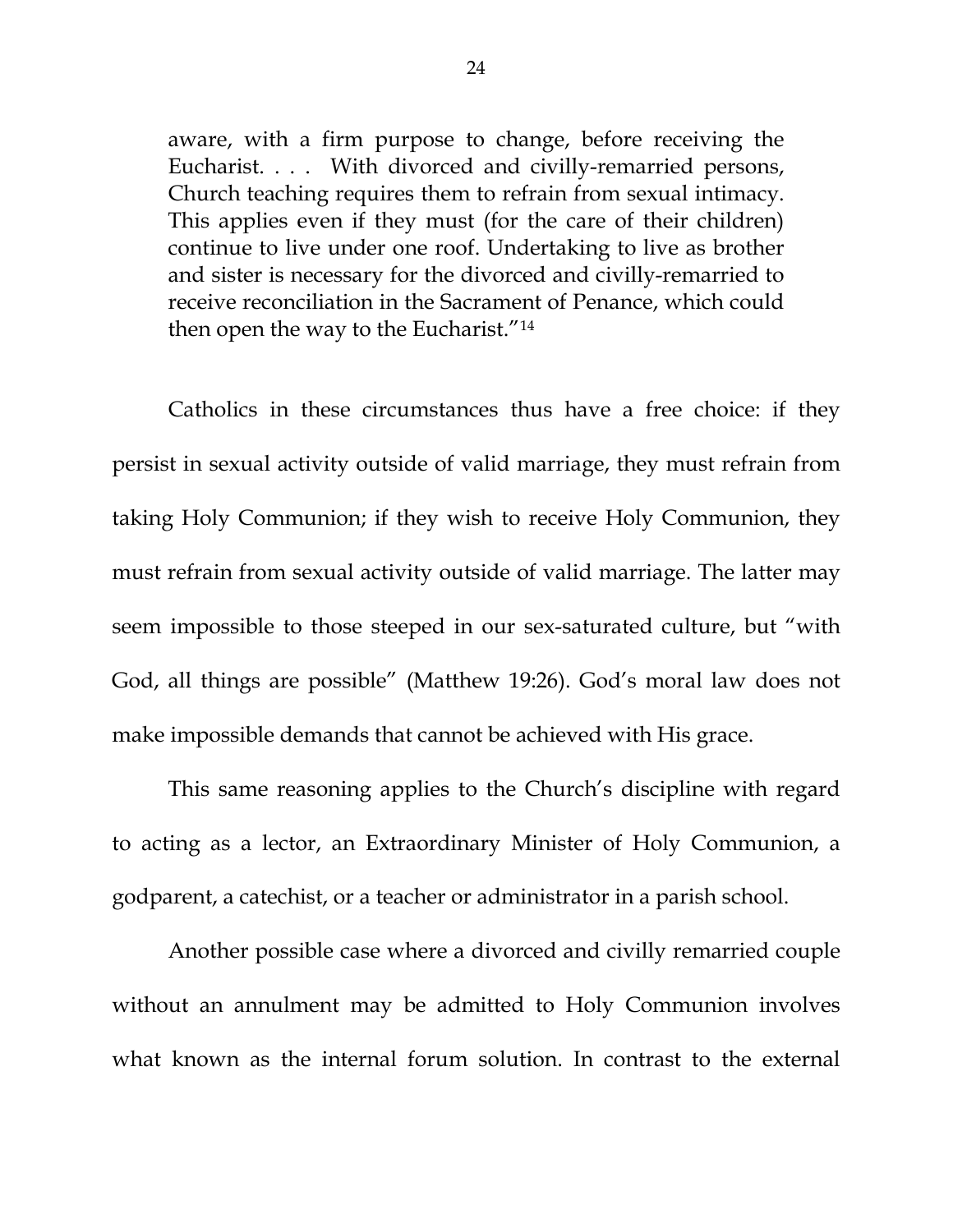forum, where acts of ecclesiastical governance are public and verifiable with objective proofs, such as in a diocesan tribunal, the internal forum deals with matters of conscience, such as in confession or spiritual direction. Pope Francis makes reference to the internal forum in *Amoris Laetitia*, where he says,

What we are speaking of is a process of accompaniment and discernment which guides the faithful to an awareness of their situation before God. Conversation with the priest, in the internal forum, contributes to the formation of a correct judgment on what hinders the possibility of a fuller participation in the life of the Church and on what steps can foster it and make it grow.[15](#page-36-14)

The use of the internal forum solution, however, is premised on the impossibility of obtaining an external forum solution. This may be the case when the grounds for invalidity cannot be proved through objective and verifiable evidence, but which may be known to a party with private information that cannot be shared or proven publicly. As in the case of the brother-sister solution, this approach requires a lack of danger of public scandal.

Another possible case would be an impoverished diocese with no canon lawyers and no functioning tribunal. The inaccessibility of the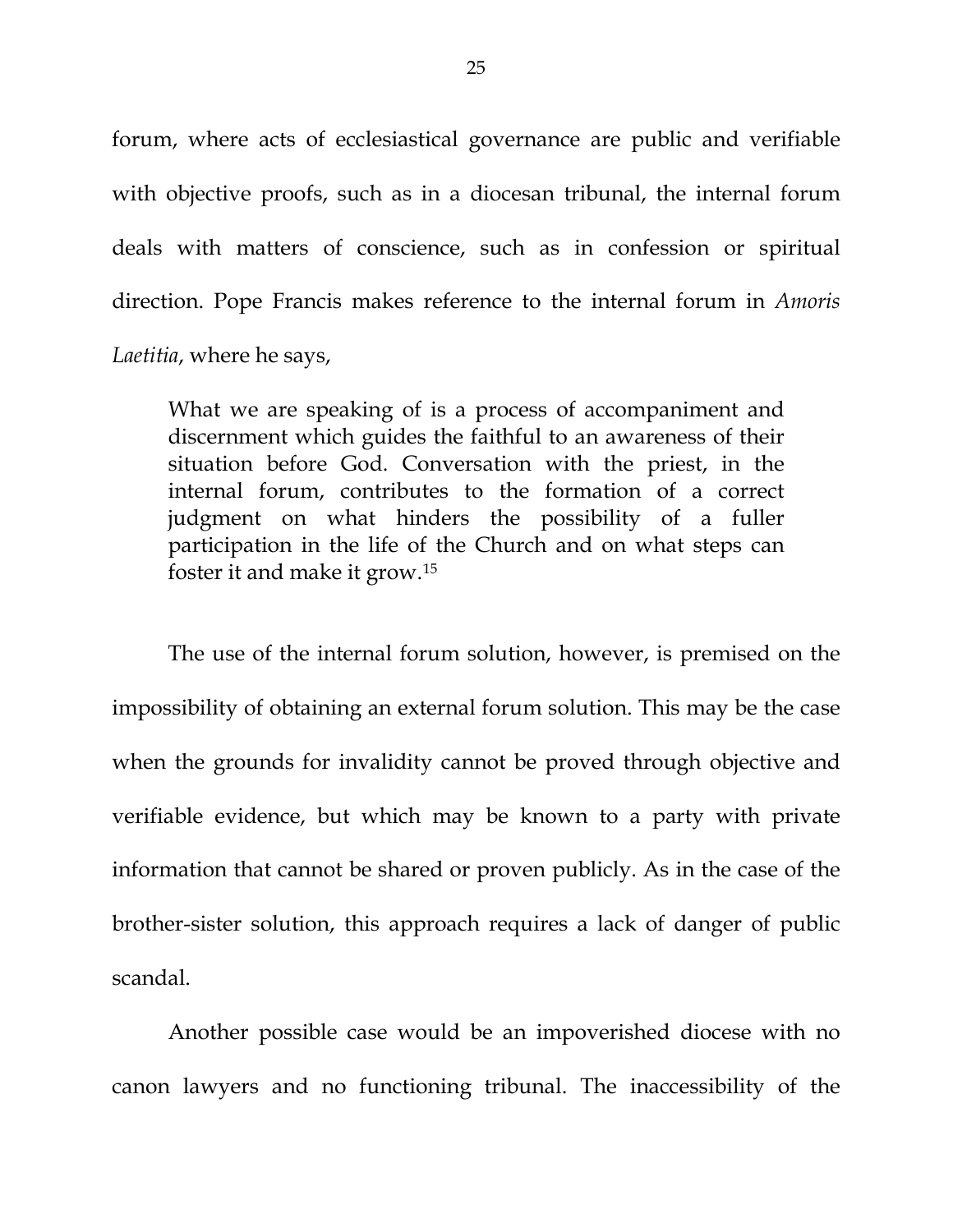parties to a competent ecclesiastical forum should not be the reason for denying them access to the sacraments if they otherwise have the verifiable proofs needed for a declaration of nullity. In this case, however, Pope Francis has made some rather significant changes to canon law to increase accessibility to an external forum solution. In all cases, an external forum solution is to be preferred not only for the sake of the parties but also for the common good of the Church and the well-being of the institution of marriage.

In 2015, Pope Francis did formally change canon law to expedite and simplify the procedures for handling cases petitioning for a declaration of nullity of marriage. He did this by means of a formal document known as a *Motu Proprio*, which we have fully implemented in our Diocesan Tribunal in Springfield, Illinois, as most dioceses have done. As a result, these irregular situations of divorced and remarried persons can often be regularized. Diocesan offices for marriage and family life and our parishes are committed to providing pro-active preparation for couples planning to get married to help them establish a strong marriage with the help of the sacramental graces received in the Sacrament of Matrimony.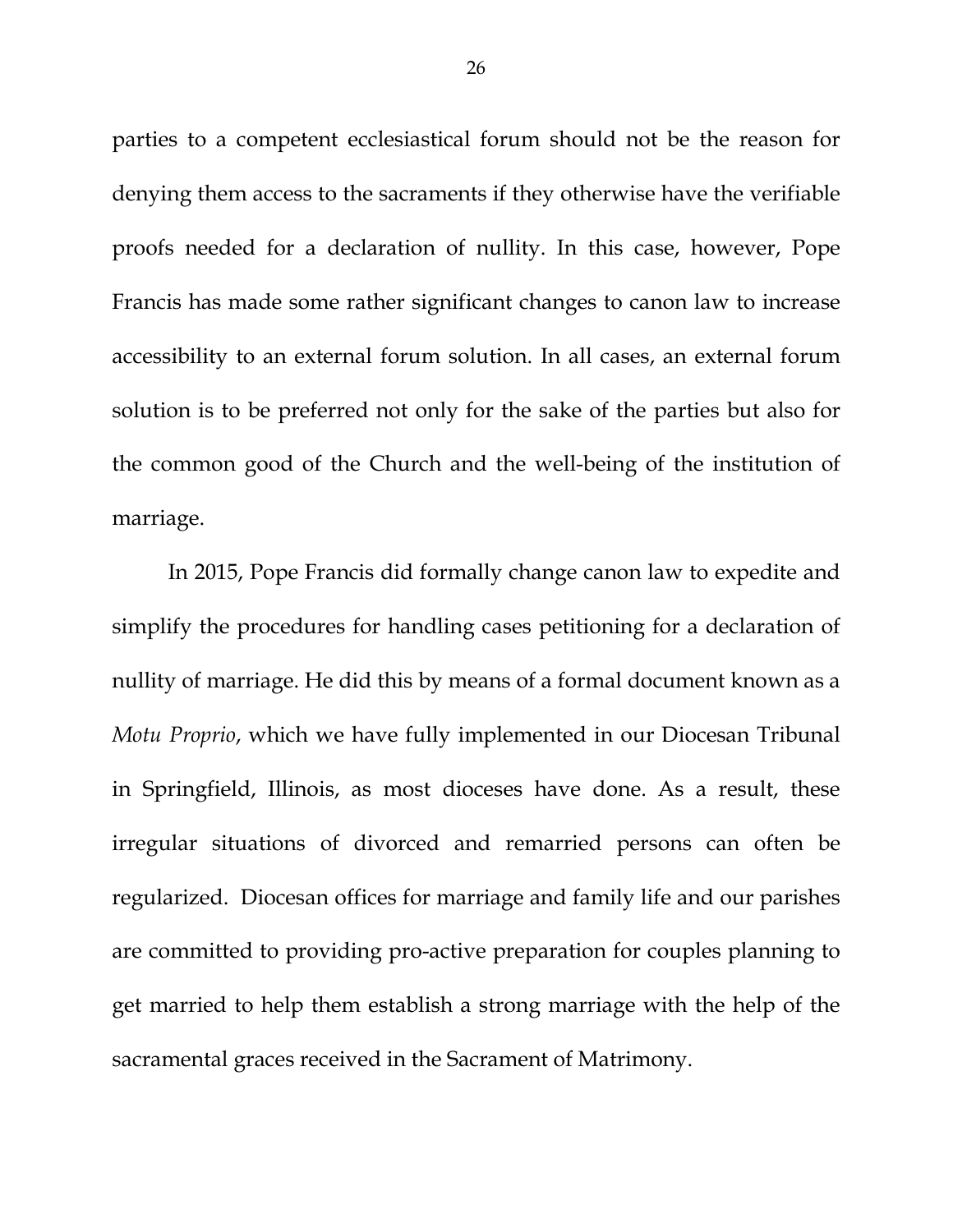The promulgation of the Motu proprio *Mitis Iudex Dominus Iesus*, issued by the Supreme Pontiff Francis on August 15, 2015, has put into place a major reform of the canonical process for the declaration of the nullity of marriage in the *Code of Canon Law* effective December 8, 2015.

The motivation for this reform is expressed by Pope Francis in his own words in the introductory paragraphs of the Motu proprio where he says, "The zeal to reform has been fueled by the enormous number of faithful who, while wishing to act according to their consciences, are too often separated from the legal structures of the Church due to physical or moral distance."[16](#page-36-15) Those who are "separated from the legal structures of the Church due to physical or moral distance" would seem to be referring more to dioceses without functioning tribunals, rather than to dioceses in North America and Europe, where we have fully functioning tribunals, adequately staffed with credentialed canonists. Nevertheless, while though the revision may have been motivated by concern for those parts of the world without functioning tribunals, it does appear that the new norms for the expedited process do indeed apply everywhere.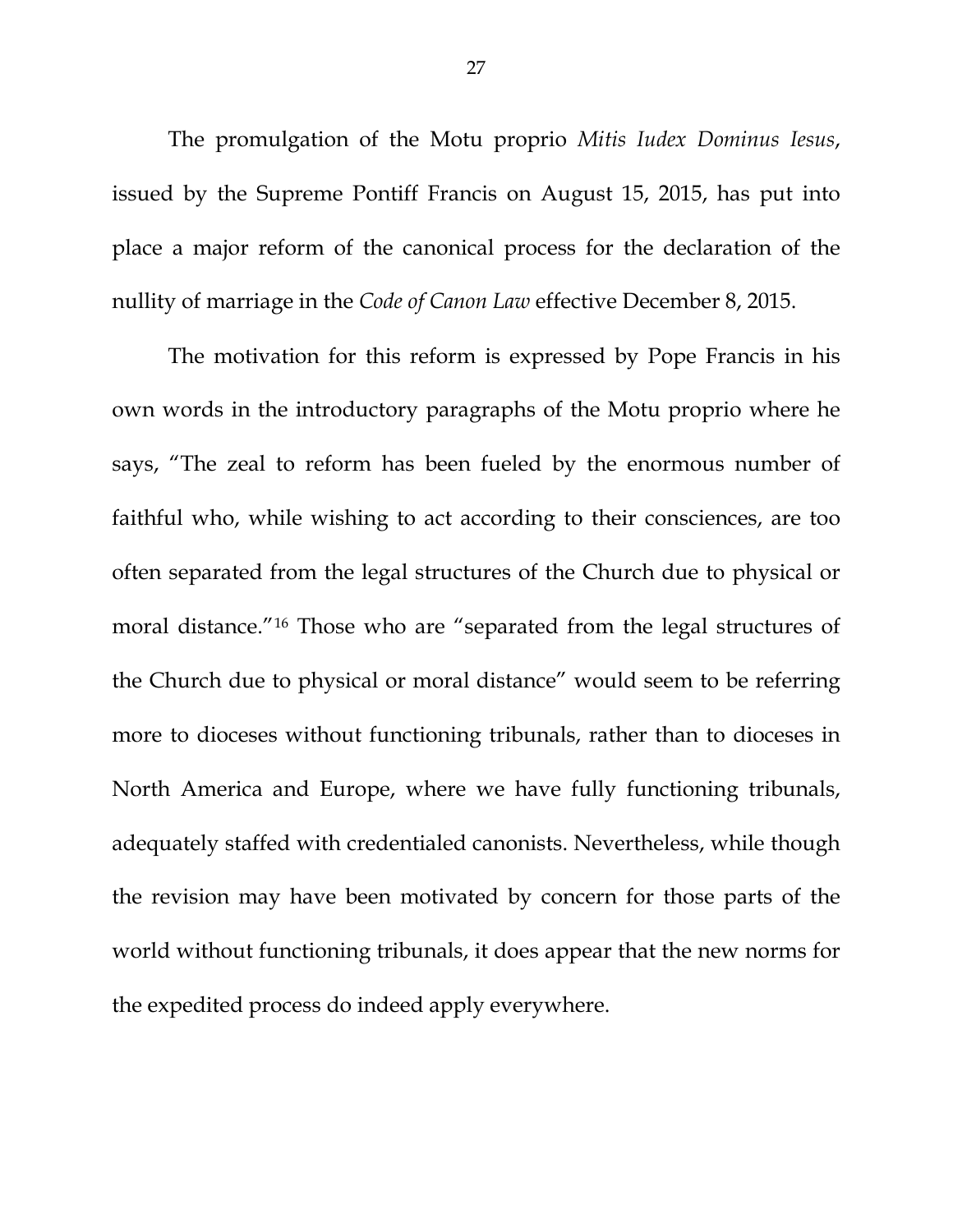It also appears that this remains somewhat of a work in progress with many as of yet unanswered questions. As Cardinal Francesco Coccopalmerio, President of the Pontifical Council for Legislative Texts, said in his remarks at the press conference presenting the Motu proprio on the Reform of the Process for Declaring Nullity of a Marriage, published in *America Magazine*, "We should remember too that since the church is extended in all continents, the experiences of the different surroundings will bring better understanding and eventual normative precisions."<sup>[17](#page-37-0)</sup>

One of the key points of emphasis noted by Pope Francis in various parts of the document is the role of the diocesan bishop. Two of the six "fundamental criteria which have governed the work of reform" as mentioned in the introduction to the Motu proprio call for greater involvement of the diocesan bishop.

Pope Francis is frankly addressing the reality that in many dioceses (if not most) it has been the practice of the diocesan bishop to "leave the judicial function in matrimonial matters completely delegated to the offices of his curia." The Holy Father is, in a sense, reminding bishops of their responsibility to exercise judicial power as well as legislative and executive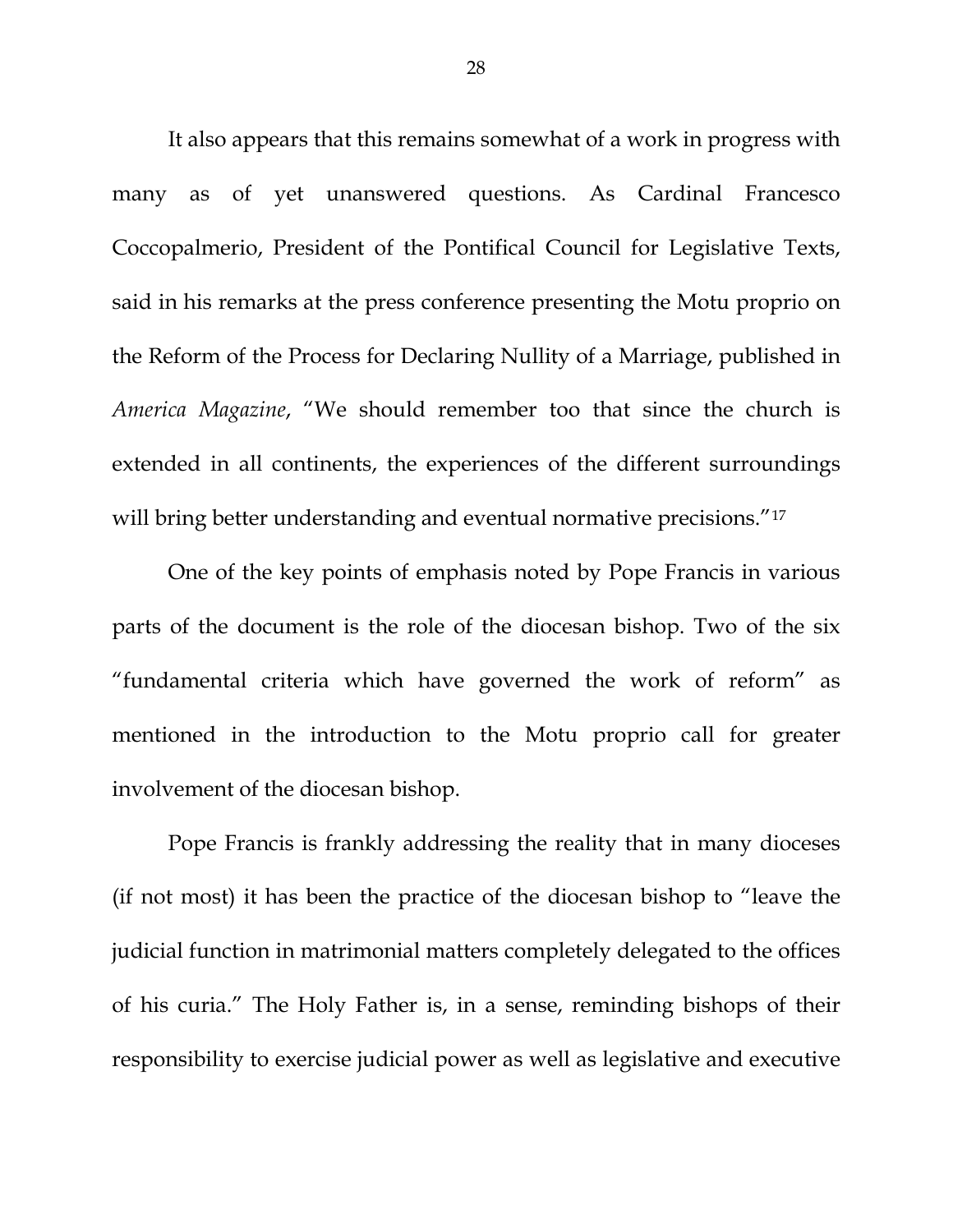power of governance, as provided by canon 391. Even when this judicial power is exercised vicariously through his judicial vicar, the diocesan bishop should remain involved in some way, as he does with the vicarious exercise of his executive power of governance through his vicar general, episcopal vicars and delegates. Of course, this will depend to a great extent on the bishop's familiarity with canon law, and especially with the canons dealing with the nullity of marriage.

One of the key procedural changes that should expedite the process of marriage nullity cases is the elimination of the mandatory appeal. In most cases, this should take a few months off the handling of the case.

Pope Francis has also established an abbreviated approach that can be taken by a Diocesan Bishop in certain cases known as "The Briefer Matrimonial Process before the Bishop." Canon 1685 and article 15 provide that the Judicial Vicar is to identify cases for the Briefer Matrimonial Process and refer them to the diocesan bishop after he has appointed an assessor and instructor for the case. After the diocesan bishop has received the acts, consulted with the instructor and the assessor, and considered the observations of the defender of the bond and, if there are any, the defense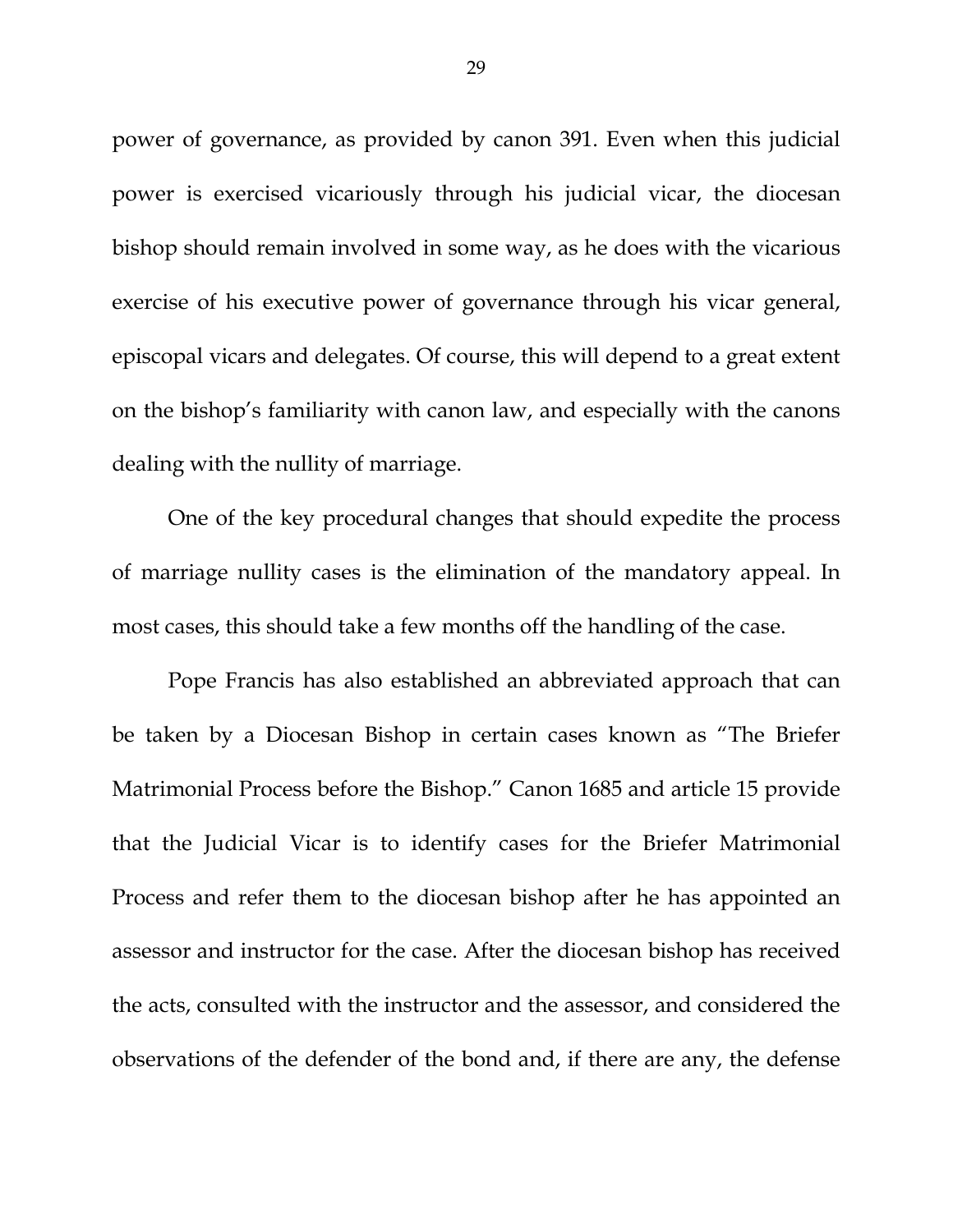briefs of the parties, the diocesan bishop would then decide per canon 1687 whether to issue the sentence if he has reached moral certitude about the nullity of marriage or refer the case to the ordinary method if he has not reached the requisite moral certitude about nullity. It should be noted that the diocesan bishop does not render a negative decision if it appears to him that nullity cannot be established based on the evidence presented to him. In that case, he is to remand the case to the ordinary process for further investigation and full review of the case.

It must be said, however, with regard to the Briefer Matrimonial Process, that it is not altogether clear what circumstances "render the nullity manifest" as per canon 1683. The provisions of article 14 §1 of the procedural rules for dealing with causes of nullity of marriage do not establish new grounds for nullity, but only indicate "the circumstances of things and persons which can allow a case for nullity of marriage to be handled by means of the briefer process according to cann. 1683-1687." Examples given for such circumstances of things and persons are: "the defect of faith which can generate simulation of consent or error that determines the will; a brief conjugal cohabitation; an abortion procured to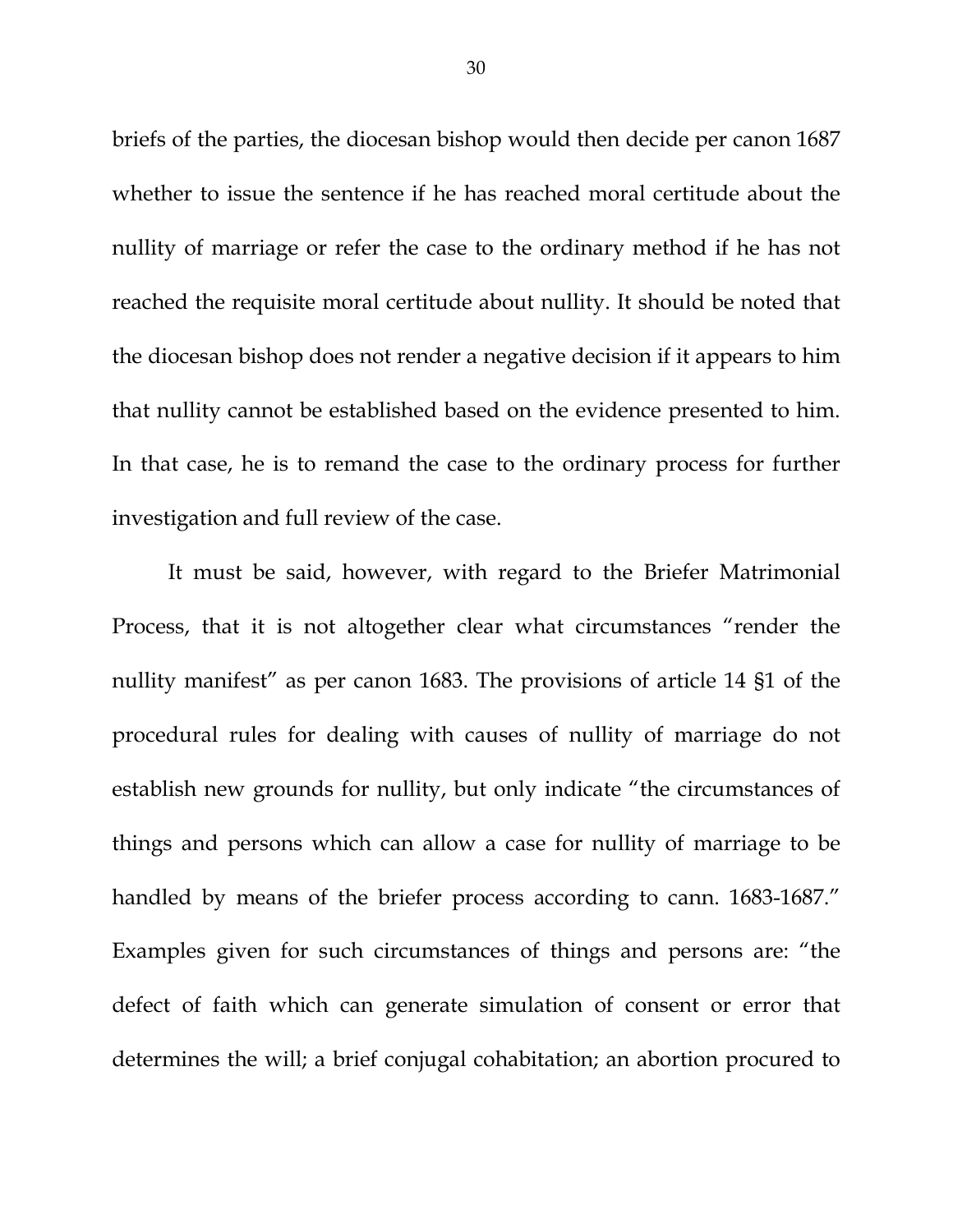avoid procreation; an obstinate persistence in an extraconjugal relationship at the time of the wedding or immediately following it; the deceitful concealment of sterility, or grave contagious illness, or children from a previous relationship, or incarcerations; a cause of marriage completely extraneous to married life, or consisting of the unexpected pregnancy of the woman, physical violence inflicted to extort consent, the defect of the use of reason which is proved by medical documents, etc."

There may be a temptation on the part of some to treat the whole question of judicial processes for the determining the nullity of marriage as being opposed to genuine pastoral care for those who find themselves in the unfortunate situation of a broken marriage. This is not a new misunderstanding. Following the Second Vatican Council, a debate over canon law ensued in which law and pastoral care were posed in opposition to each other. Pope John Paul II addressed this false dichotomy directly in his allocution to the Roman Rota on January 18, 1990, when he said "it is not true that to be more pastoral the law must make itself less juridical. The juridical dimension and the pastoral dimension are inseparably united in the pilgrim Church on this earth."[18](#page-37-1)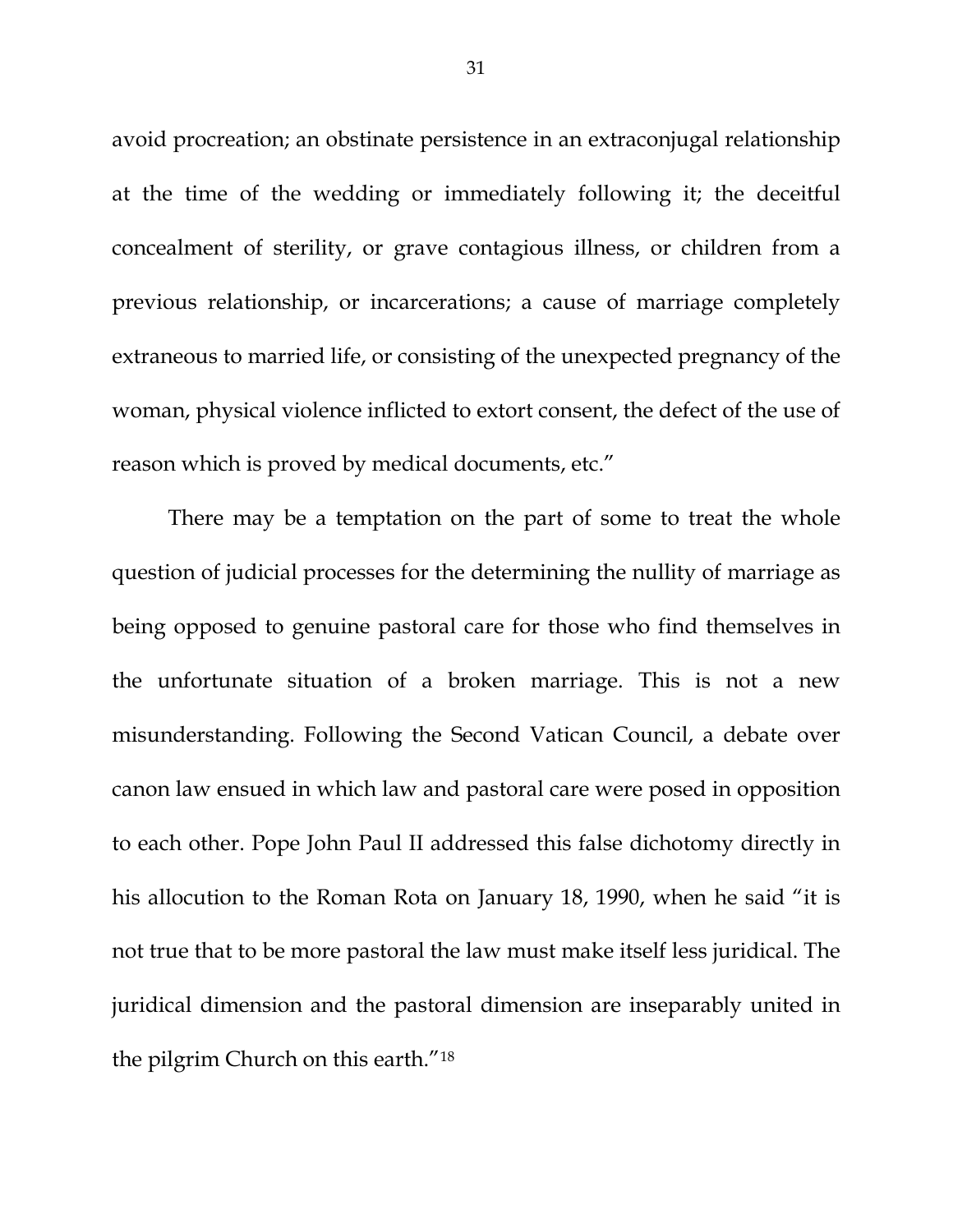Pope Benedict XVI took up this topic with the judges of the Roman Rota in 2006, explaining that "that love of the truth links the institution of canonical causes of the nullity of marriage with the authentic pastoral sense that must motivate these processes."[19](#page-37-2) He returned to this theme in his address to the Rota in 2011, saying that he wanted "to consider the juridical dimension that is inherent in the pastoral activity of preparation and admission to marriage, to try to shed light on the connection between such activity and the judicial matrimonial processes." The Holy Father noted that the relationship between the law and pastoral ministry

is often the object of misunderstandings to the detriment of law but also of pastoral care. Instead, it is necessary to encourage in all sectors, and in a particular way in the field of marriage and of the family, a positive dynamic, a sign of profound harmony between the pastoral and the juridical that will certainly prove fruitful in the service rendered to those who are approaching marriage.[20](#page-37-3)

Pope Francis has also weighed in on the topic of the relationship between law and pastoral care in his address to the judges of the Roman Rota on January 24, 2014, saying:

The juridical dimension and the pastoral dimension of the Church's ministry do not stand in opposition, for they both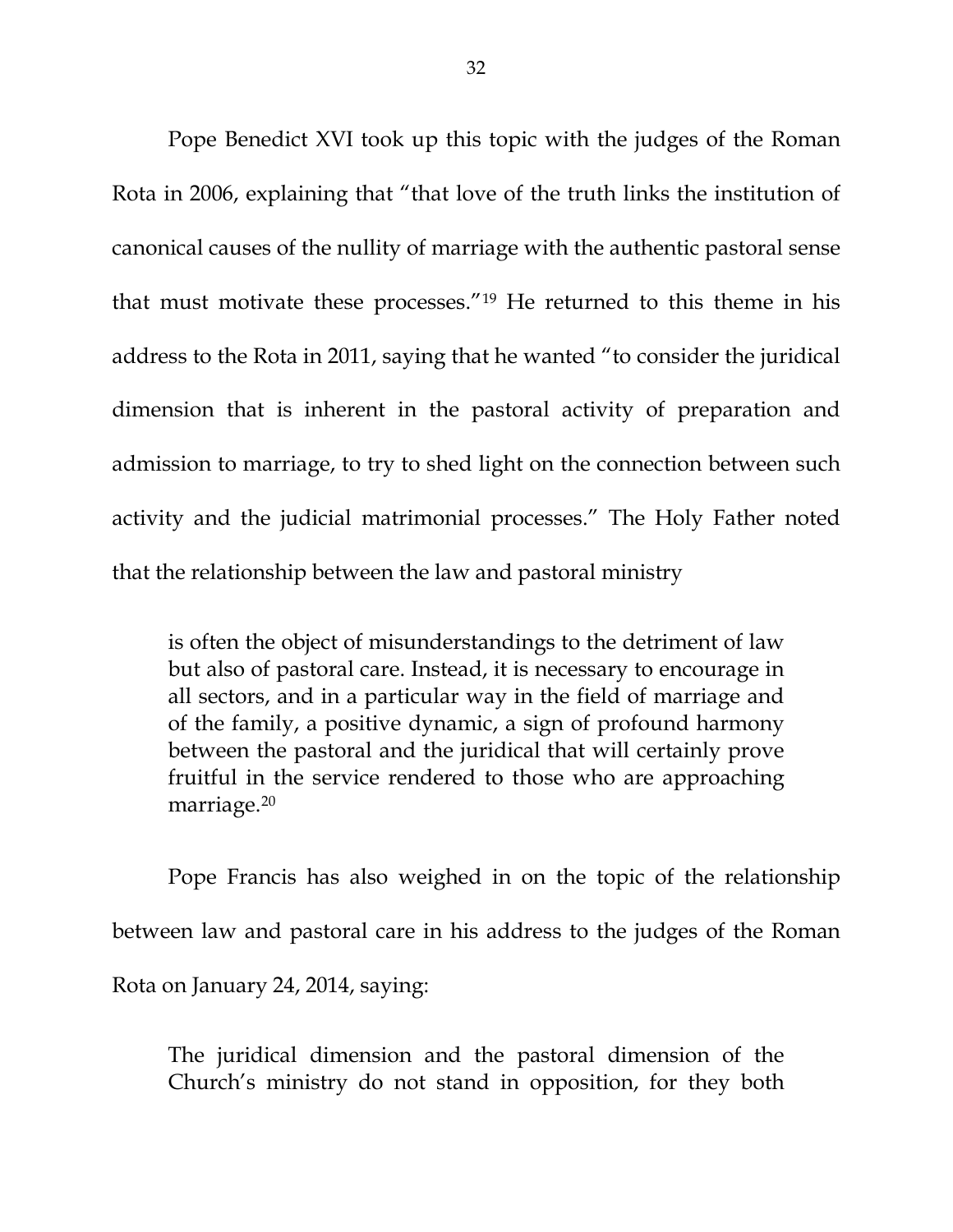contribute to realizing the Church's purpose and unity of action. In fact the judicial work of the Church, which represents a service to truth in justice, has a deeply pastoral connotation, because it aims both to pursue the good of the faithful and to build up the Christian community.[21](#page-37-4)

Another approach suggested by some is to bypass ecclesiastical authority altogether—whether in the external or internal forum—and just "follow your conscience." This approach, however, is usually based on a faulty notion of what conscience is and how it works. Cardinal Thomas Collins, Archbishop of Toronto, explains the matter this way:

It is sometimes suggested that our conscience is some kind of subjective oracle that on its own provides adequate direction in life. It is granted that we should take a good look at Church teaching, but the basic point is that we go with our conscience. Church teaching, or doctrine, presents us with the challenges of the Gospel call to discipleship. Those challenges are sometimes seen to be burdensome, not really capable of being lived in the real world, except perhaps by a heroic few. They are seen by some as forming a kind of abstract Christian ideal that we certainly honor, but meanwhile we have got to get along with the challenges of real life. There is a wall between doctrine and life. If we think of things that way, the role of conscience is to adapt the abstract Christian ideal to what is practicable in our current situation, particularly as it is shaped by contemporary secular culture. This approach disregards the reality of grace, and the simple fact that Jesus has not called us to a way of life that cannot, in fact, be lived. Plenty of people live Christian discipleship to the full; this is especially evident wherever Christianity is actually flourishing, but it is true everywhere.[22](#page-37-5)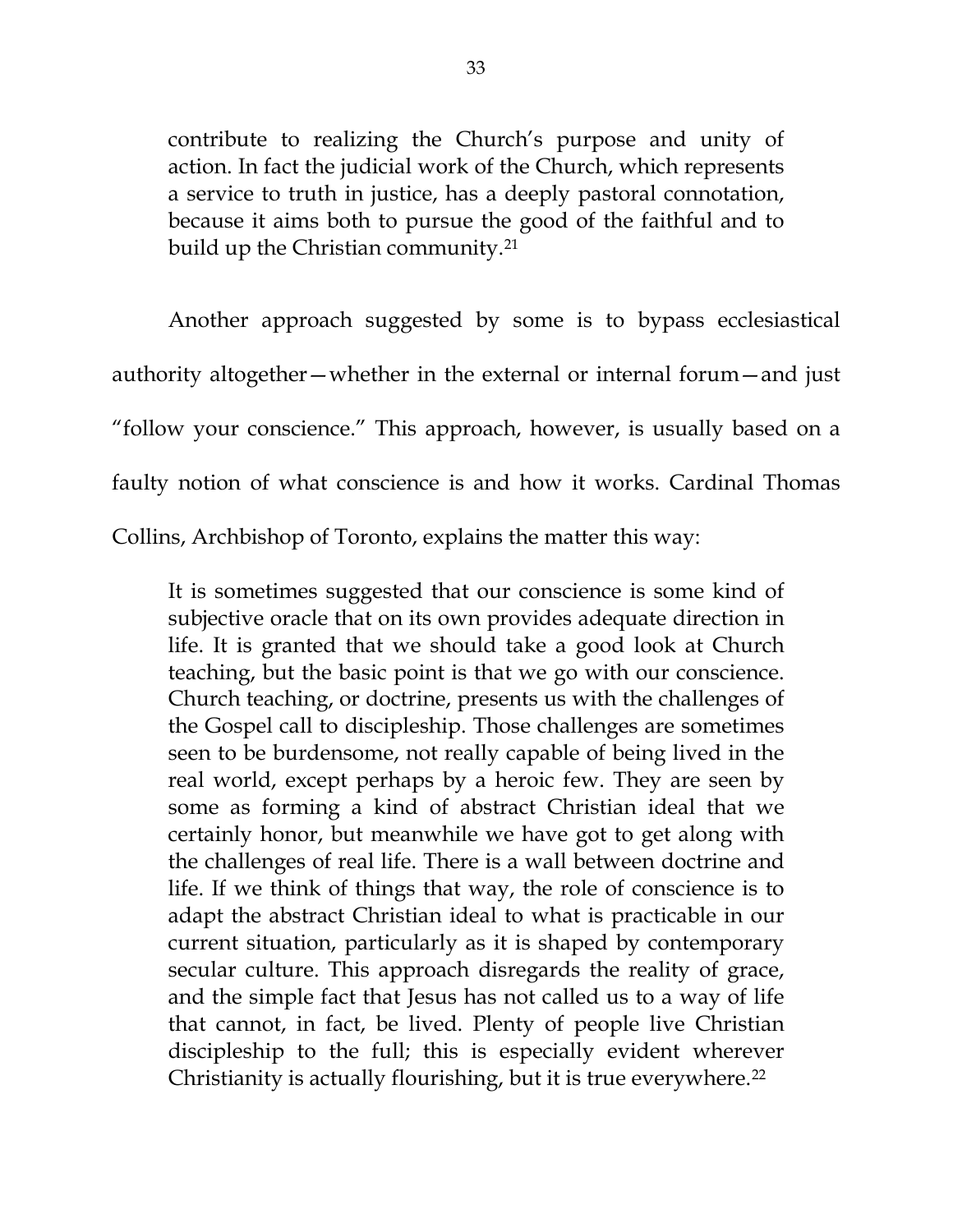The word "conscience" comes from two Latin words, "co-" (which means "together" or "with') and "science" (which means to have knowledge about something). Conscience means to share knowledge with someone else about what is right or wrong. Conscience does not act in isolation on some sort of personal or individual intuition disconnected from someone or something else. For a Catholic, a properly formed conscience means to share God's knowledge and the Church's teaching about right or wrong. So those who invoke "conscience" to justify their rejection of the natural moral law or divine law as taught by the Catholic Church are saying that they have chosen to follow the thinking, knowledge and values of someone or something other than the Pope or the Catholic Church.

Those who are in "irregular situations" should talk to a qualified spiritual director or a priest in the context of sacramental confession, but forming a good conscience means that they will recognize and repent of their sins, resolve to reform their lives in accord with Christ's teachings and receive absolution in the Sacrament of Reconciliation before receiving Holy Communion. In contrast to a false notion of mercy that demands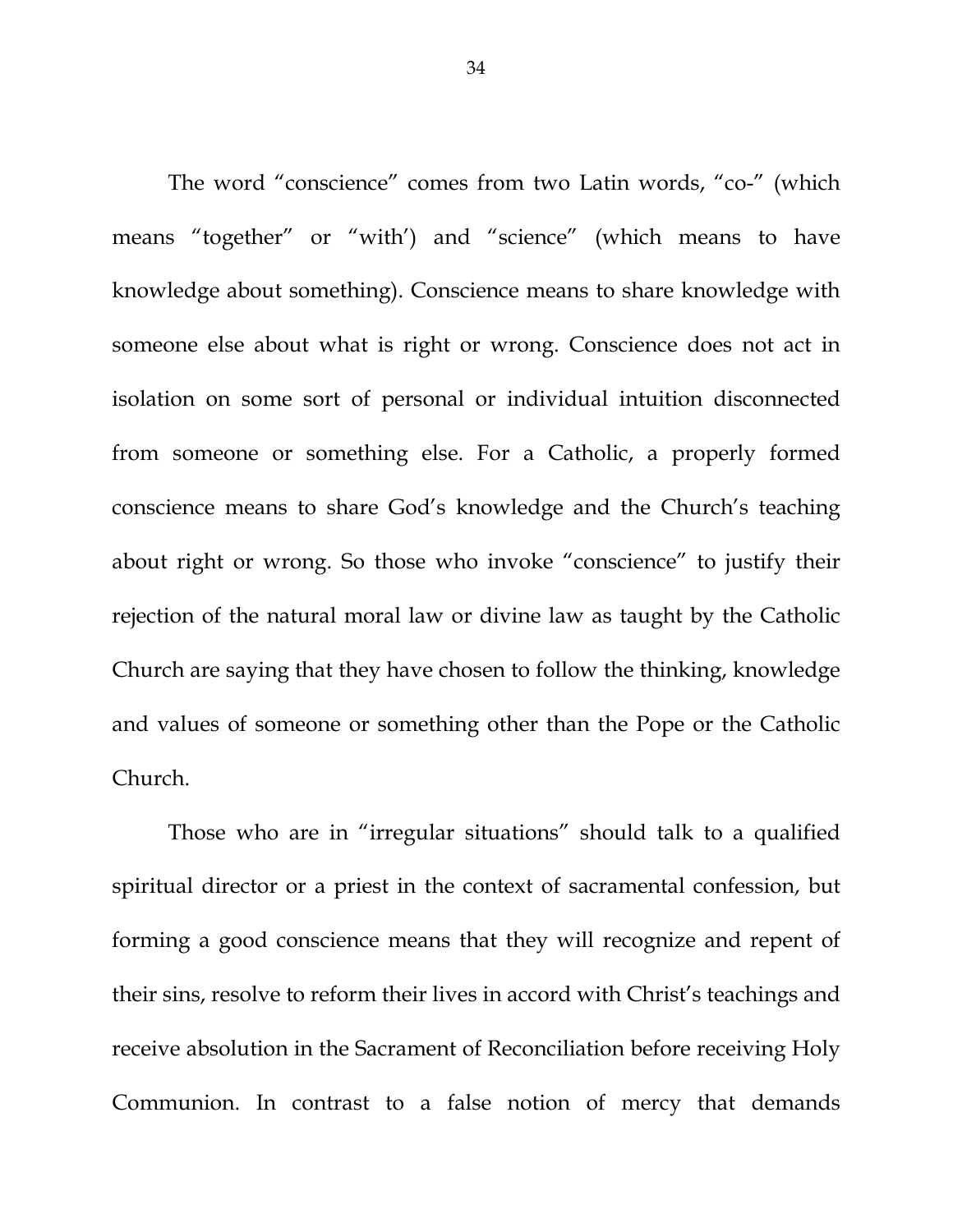acceptance of that which is morally unacceptable, true mercy extends forgiveness to those who are sorry for their sins and amend their behavior.

Archbishop Alexander Sample, the Archbishop of Portland in Oregon, in his Pastoral Letter on the Reading of *Amoris Laetitia* in Light of Church Teaching, entitled, "A True and Living Icon," offers a helpful reminder that there is always hope for redemption from a sinful situation, saying, "Because persons are free, conscience can develop and mature. No one is trapped within a permanently erroneous conscience, and by God's grace and moral education can cooperate in attaining a well-formed conscience."[23](#page-37-6)

In the end, the Catholic Church respects freedom of conscience in that no one is coerced into believing or accepting what the Church teaches, but those who reject Church teaching should also have the integrity to respect the Church's responsibility to safeguard the integrity of its teachings and sacramental practices. One of the unfortunate distractions about the debate surrounding *Amoris Laetitia* is that it puts the focus on the question of who can receive Holy Communion. The real question is not access to Holy Communion, but getting to heaven. The sacraments are

35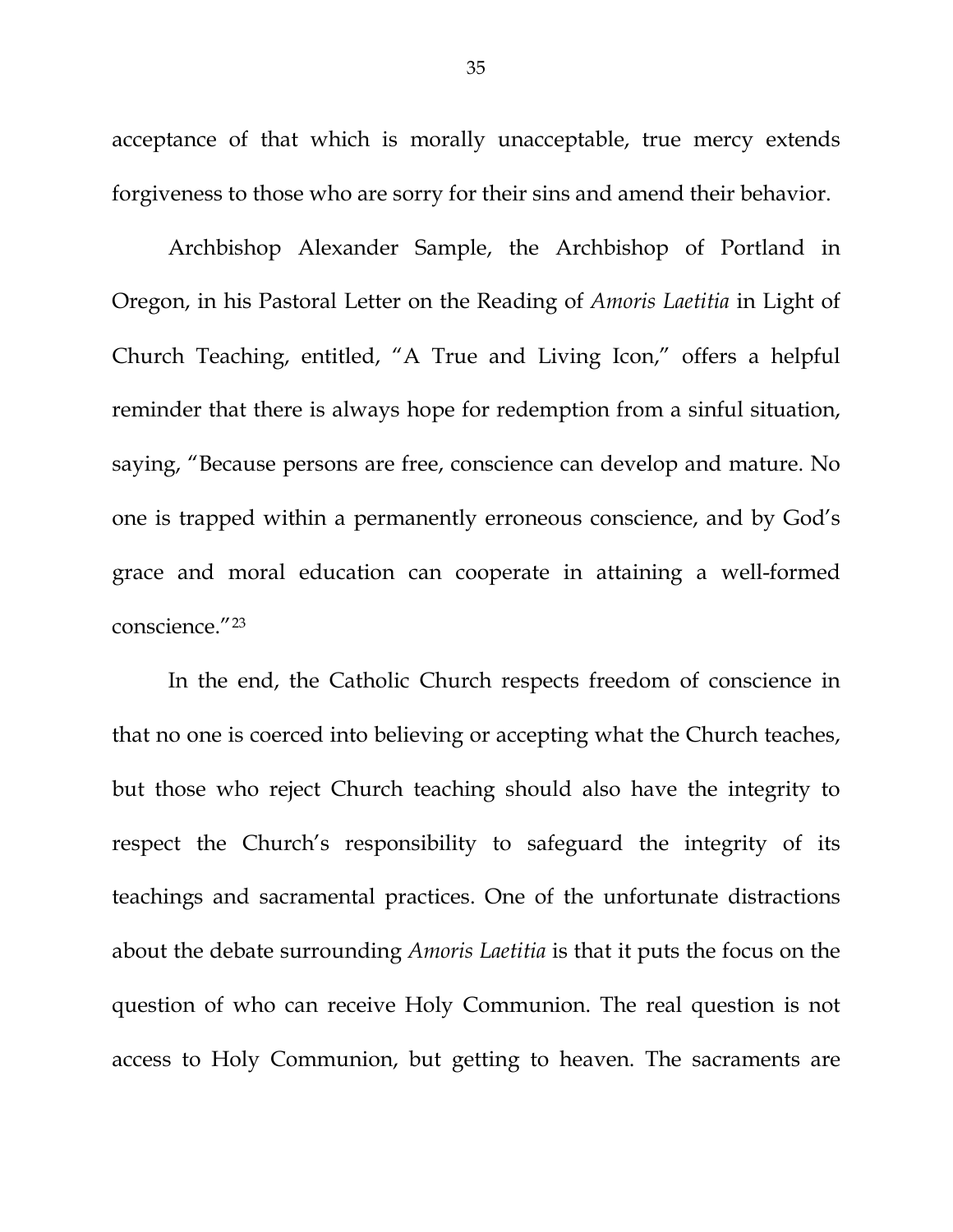means to that end. Indeed, receiving the sacraments unworthily only compounds the problem, since to do so is a sacrilege. That is why Saint Thomas Aquinas in his Prayer of Thanksgiving after Mass wrote, "I pray that this Holy Communion may not be for me an offense to be punished, but a saving plea for forgiveness." If one does not understand the notion of a sacrilegious communion, this prayer makes no sense. A proper disposition is necessary for the recipient of Holy Communion in order to receive any spiritual benefit from the sacrament.

I conclude by reaffirming my agreement with the Holy Father that the gravest problems of marriage and the family in the 21st century have to do with the harsh fact that these basic constitutions are in crisis. Where the Holy Father wants us to devote our attention is for everyone to "realize that . . . the family throughout the world is in crisis." The best way for us to help families and to show justice, mercy and love to all people is to speak the truth, and act accordingly.

May God give us this grace. Amen.

 $\overline{\phantom{a}}$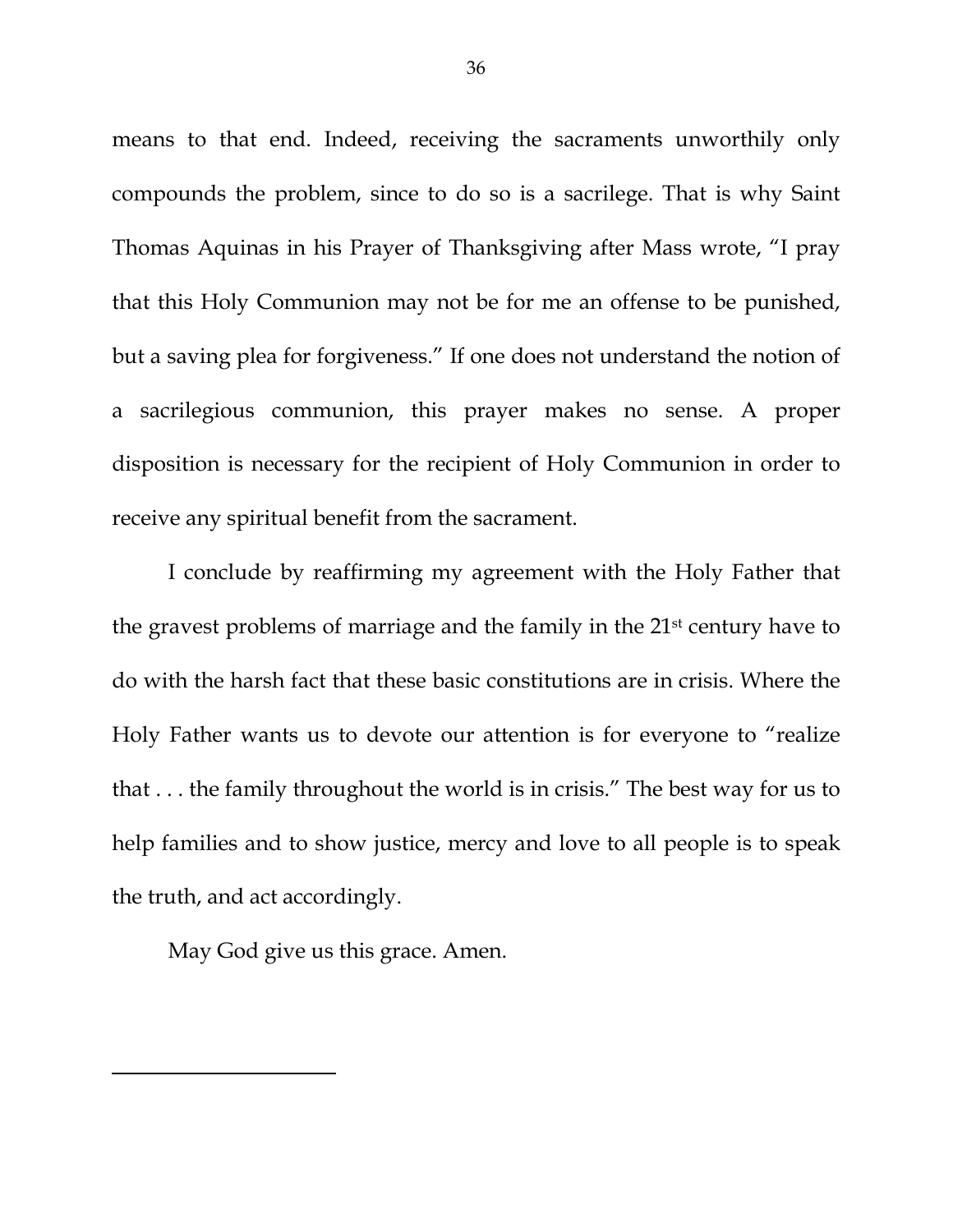C.S. Lewis, *Mere Christianity* (London: Geoffrey Bles, 1952), p. 4.

*Catechism of the Catholic Church, n. 1954.*

<span id="page-36-2"></span>Lewis, *Mere Christianity,* p. 57.

<span id="page-36-1"></span><span id="page-36-0"></span> $\overline{\phantom{a}}$ 

<span id="page-36-3"></span>Lewis, *Mere Christianity*, p. 123.

<span id="page-36-4"></span>Lewis, *Mere Christianity*, pp. 169-170.

<span id="page-36-5"></span>Lewis, *Mere Christianity*, p. 141.

<span id="page-36-6"></span>Lewis, *Mere Christianity*, p. 177.

<span id="page-36-7"></span>Lewis, *Mere Christianity*, p. 112-113.

<span id="page-36-8"></span>Pope Saint John Paul II, encyclical letter, "*Dives in Misericordia,*" n. 13.

St. Thomas Aquinas, *Summa Theologiae*, First Part, q. 21, a. 3.

St. Thomas Aquinas, *Summa Theologiae*, First Part, q. 21, a. 4.

<span id="page-36-11"></span><span id="page-36-10"></span><span id="page-36-9"></span> Pope Francis, Post-Synodal Apostolic Exhortation on Love in the Family, *Amoris Laetitia*, April 8, 2016, n. 300.

<span id="page-36-12"></span> "In-Flight Press Conference of His Holiness Pope Francis," April 16, 2016, English translation of the questions and transcript of the responses given by the Pope, at [https://w2.vatican.va/content/francesco/en/speeches/2016/april/documents/papa](https://w2.vatican.va/content/francesco/en/speeches/2016/april/documents/papa-francesco_20160416_lesvos-volo-ritorno.html)francesco 20160416 lesvos-volo-ritorno.html.

<span id="page-36-13"></span> "Pastoral Guidelines for Implementing *Amoris Laetitia*," Archdiocese of Philadelphia, July 1, 2016, p. 4, at [http://archphila.org/wp](http://archphila.org/wp-content/uploads/2016/06/AOP_AL-guidelines.pdf)[content/uploads/2016/06/AOP\\_AL-guidelines.pdf.](http://archphila.org/wp-content/uploads/2016/06/AOP_AL-guidelines.pdf)

Pope Francis, *Amoris Laetitia*, n. 300.

<span id="page-36-15"></span><span id="page-36-14"></span> Pope Francis, Motu proprio *Mitis Iudex Dominus Iesus*, August 15, 2015, at [https://w2.vatican.va/content/francesco/en/motu\\_proprio/documents/papa](https://w2.vatican.va/content/francesco/en/motu_proprio/documents/papa-francesco-motu-proprio_20150815_mitis-iudex-dominus-iesus.html)[francesco-motu-proprio\\_20150815\\_mitis-iudex-dominus-iesus.html.](https://w2.vatican.va/content/francesco/en/motu_proprio/documents/papa-francesco-motu-proprio_20150815_mitis-iudex-dominus-iesus.html)